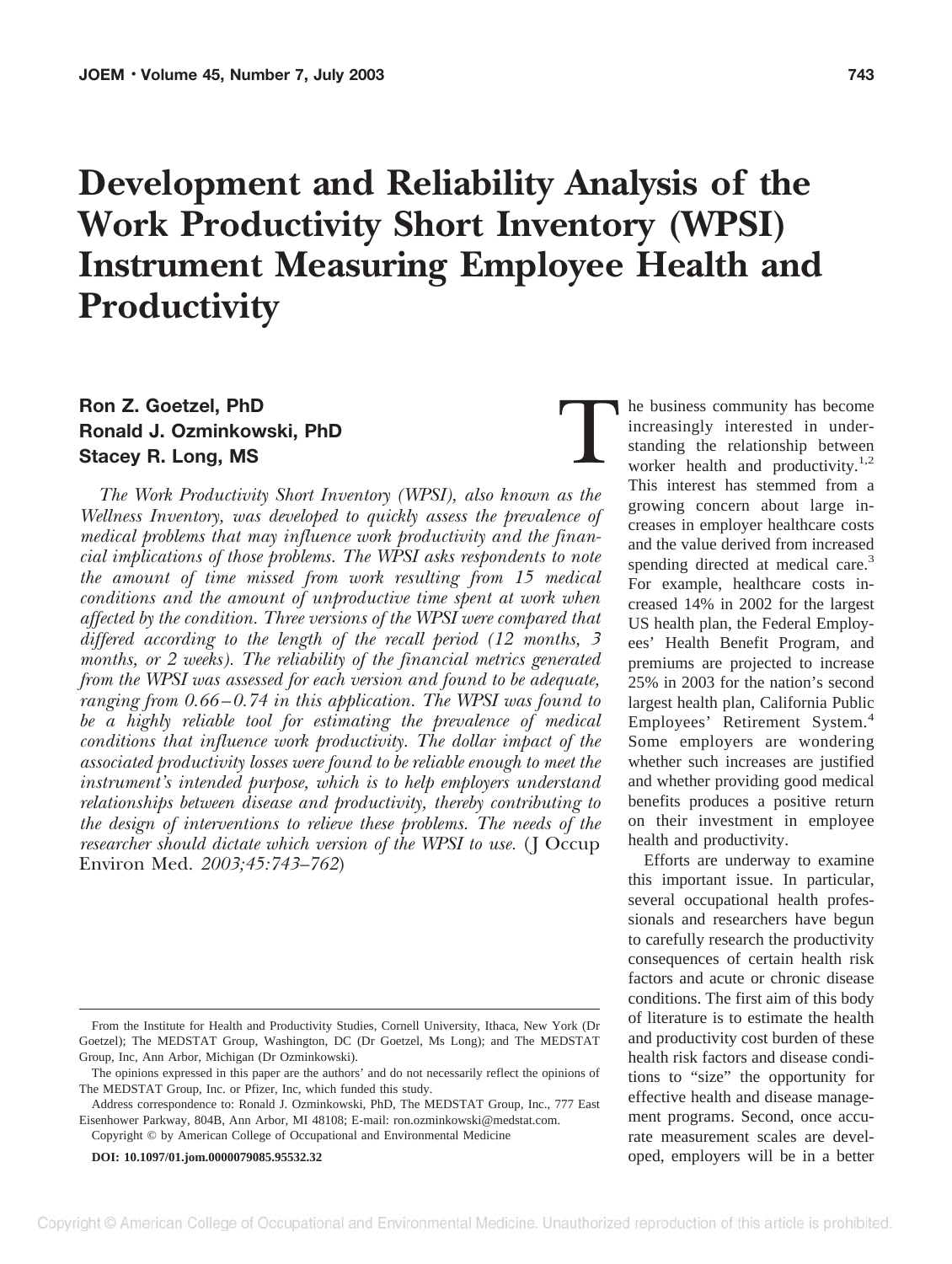position to judge the value of providing alternative health and disease management programs to their employees. Thus, the expense of providing various intervention programs can be weighed against the potential health and productivity cost savings derived from the programs, and a return on investment calculation can be formulated. Third, the measurement tools can be applied retrospectively, after the intervention program has been in place for some time, to measure and monitor the program's accomplishments in improving employee health and productivity.

The challenge to employers and researchers is to develop instruments and tools that measure worker health and productivity in a valid and reliable fashion so that the above objectives can be realized. This article describes the development of one such tool—a self-report productivity assessment instrument called the Work Productivity Short Inventory (WPSI). The WPSI been applied as part of a larger program called The Wellness Inventory, involving health education and risk assessment conducted at several employer locations. The tool is referred to there as the Wellness Inventory Survey,® but we use the WPSI label throughout this article.

The WPSI was developed to quickly assess the financial impact of worker absence and on-the-job productivity losses related to 15 common health conditions. It is intended to help employers find the most pressing productivity problems that might be targeted by disease management programs or other health management interventions. Below we describe the development of the WPSI and methods used to assess the reliability of the information obtained from this instrument, using alternative administration procedures.

Detailed methods to assess validity are available upon request. The validity research can be summarized by noting that the WPSI appears to have adequate content validity (it asks about conditions that appeared in the top 10 most prevalent and costly at the firm where reliability and validity analyses were conducted). It also has adequate construct validity (eg, prevalence rates for conditions reported on the WPSI were similar to those reported in medical claims data). Some evidence of predictive validity was found as well (ie, those who responded to the WPSI and indicated problems with absenteeism and presenteeism in the recent past often had lower perceived health status when answering the survey).

We separate the details of the reliability and validity of the WPSI into separate papers, for two reasons. First, in a typical, "realworld" organizational setting, the WPSI and other similar instruments are most often applied in studies using fairly small samples, usually amounting to just a few hundred employees who work in a particular company location. With samples that small, the potential for random error can be large. Reliability metrics derived from individual survey questions may vary significantly from one application to the next. With small sample sizes, outliers can be problematic, causing a lot of variability in survey responses. An investigation of variability is the crux of any reliability analysis and therefore deserving of some detailed discussion. The description of the methods and results from these reliability tests therefore requires some length, making the addition of validity metrics unwieldy for a single paper.

Second, like other instruments, the WPSI can be applied with a variety of timeframes in mind. To provide readers with a fuller appreciation of how the instrument may be used, we tested the reliability of three different versions of the WPSI; these varied according to the length of the recall period requested in the instrument. This also requires additional space,

again making an added validity report too cumbersome for a single paper.

#### **The WPSI**

The WPSI was developed to gather information about absenteeism and productivity lapses at work. It was designed to gather information quickly and efficiently. Thus, it is a short instrument that is best applied as a directional and priority-setting device. The information contained in it may point to problems that should be more fully investigated in larger studies, either with administrative data or more extensive survey instruments, or both. Interventions can then be crafted for disease conditions with the greatest potential productivity impact. The WPSI is not meant to fully characterize the cost burden of illnesses. It is meant to help users consider the influence of major health problems that are among the most prevalent or expensive in most companies.<sup>5</sup>

The WPSI was designed to measure decrements in productivity when the worker is affected by various health problems. Unlike other instruments developed to assess productivity losses related to health, the WPSI attempts to assess the overall financial impact for a large number of health conditions likely to affect workers over a given time period, in addition to reporting their prevalence. Data collected by the instrument can be translated to easily understood metrics that provide medical directors and business executives with a monetary estimate of overall productivity losses related to these disease conditions. The data can also point to where attention should be directed in the form of effective health and disease management intervention programs. Thus, the tool can be used to estimate overall cost saving opportunities, and to identify health conditions deserving priority attention.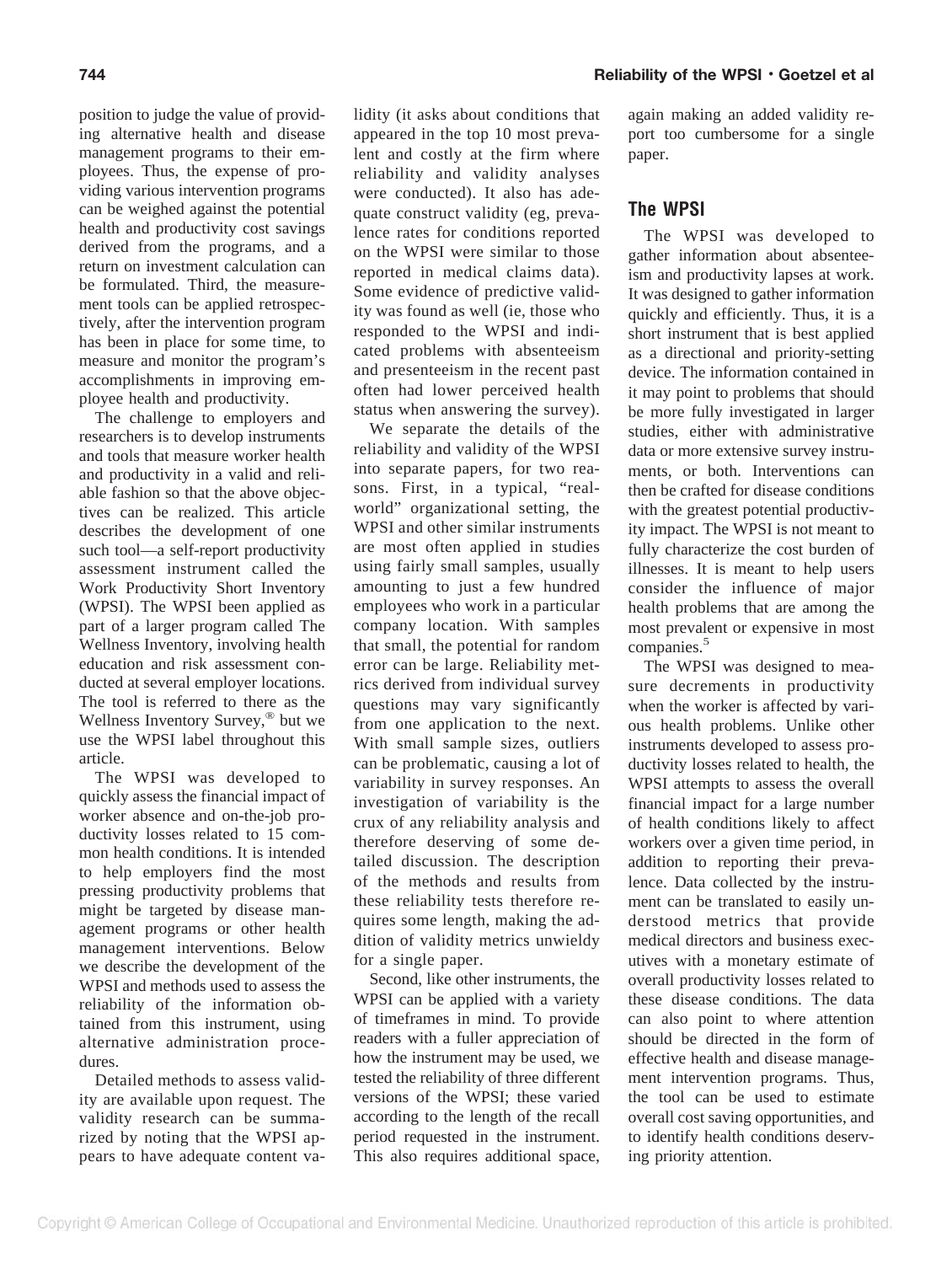# Earlier Attempts to Measure Health and Productivity in the Workplace and the Role of the **WPSI**

Several researchers have investigated the effects that certain health risk and disease conditions have on absenteeism and presenteeism outcomes. However, as Koopman et al. note, the measurement of on-the-job productivity losses is still in its infancy.6 Instruments used to measure on-the-job productivity losses have included the Work Limitations Questionnaire,<sup>7</sup> Health and Labor Ouestionnaire,<sup>8</sup> Work Productivity and Impairment Questionnaire,<sup>9</sup> Endicott Work Productivity Scale,<sup>10</sup> Stanford Presenteeism Scale,<sup>6</sup> and the Word Health Organization Health and Work Performance Questionnaire.<sup>11</sup>

An extensive analysis of these instruments, including data regarding their validity and reliability, can be found in a monograph developed by Lynch and Riedel entitled, *Measuring Employee Productivity: A Guide to Self Assessment Tools.*<sup>12</sup> In general, these instruments were designed to assess employees' ability to concentrate, make decisions, get work done on time, and work with fellow team members when affected by certain health and disease conditions. The instruments rely upon respondents' self-report in assessing their productivity when suffering from a certain health condition (typically compared to when they are not suffering from that condition) over a given time period, generally ranging from 1 week to 1 month.

Given the availability of instruments to measure productivity losses at the workplace, why develop yet another tool to measure this concept? The WPSI was created to provide direction and strategic focus for employers considering alternative health and disease management programs. It was not designed to assess overall productivity losses associated with any given health issue in great detail. Unlike longer and more complex instruments, the WPSI is easy to

administer and straightforward to complete. It is designed to assess a productivity cost burden over a timeperiod that is meaningful to most employers. It can be used to quickly assess and prioritize intervention opportunities based on the relative effects that certain disease conditions exert on workers. Finally, it can be used to estimate the productivity impacts associated with being in a caretaker role.

# Current Investigation

The evolving literature on healthrelated productivity in the workplace illustrates the need to develop research instruments that consistently and accurately measure worker productivity losses resulting from certain health risk factors and disease conditions.<sup>13</sup> Ideally, these instruments would enable employers and health plans to determine the productivity impacts for different health and disease conditions when these coexist in a given population. Also, it would be useful to provide an annual estimate of productivity loss for each condition that would not be affected by seasonal influences. Finally, it would be best if the instrument overcame many of the shortcomings commonly associated with selfreport measures.14

To overcome many common limitations associated with self-report measures, the instrument should: be brief and easy to understand; phrase questions to minimize socially desirable responses; use specific recall periods to improve recall of less recent events; ask respondents to provide exact rather than approximate answers to questions regarding continuous variables; and ensure that the questions have clear, exhaustive, and mutually exclusive response options. In addition, the self-reported responses should be verifiable using objective measures.14

Developers of the WPSI attempted to address many of the shortcomings noted above. By design, the WPSI tool is brief and easy to complete. It allows users to organize and priori-

tize various health and disease conditions based on which conditions cause the greatest amount of productivity loss for an individual or a population. Its wording is neutral and does not solicit systematically positive or negative responses. It asks for detail for a particular recall period. The issue of optimal recall period is then considered in an analysis in which multiple versions of the instrument are tested. This may help readers to determine the best recall period for their particular application.

# **Methods**

# Survey Development

In addition to asking respondents to note basic demographic information, the WPSI asks respondents to note their perceived health status, and the amount of absenteeism resulting from 15 medical conditions. It also inquires about the amount of unproductive time spent at work when affected by these conditions. The latter is referred to as presenteeism.

Eleven of the 15 conditions pertain to respondents themselves; these include allergies, respiratory infections, arthritis, asthma, anxiety disorder, depression and bipolar disorder, stress, diabetes, hypertension, migraine and other major headaches, and coronary heart disease/high cholesterol. The remaining four conditions pertain to caregiving provided by employees to their family members. Thus, the WPSI requests information about the productivity impact of providing care to elders with Alzheimer's and to children with allergies, otitis media, and respiratory infections.

The 15 conditions inquired about on the WPSI were chosen on the basis of informal consultations with employers and physicians and a brief review of the literature. With regard to the latter, Burton et al. found that an increase in pollen has been associated with a reduction in productivity for workers with allergies, and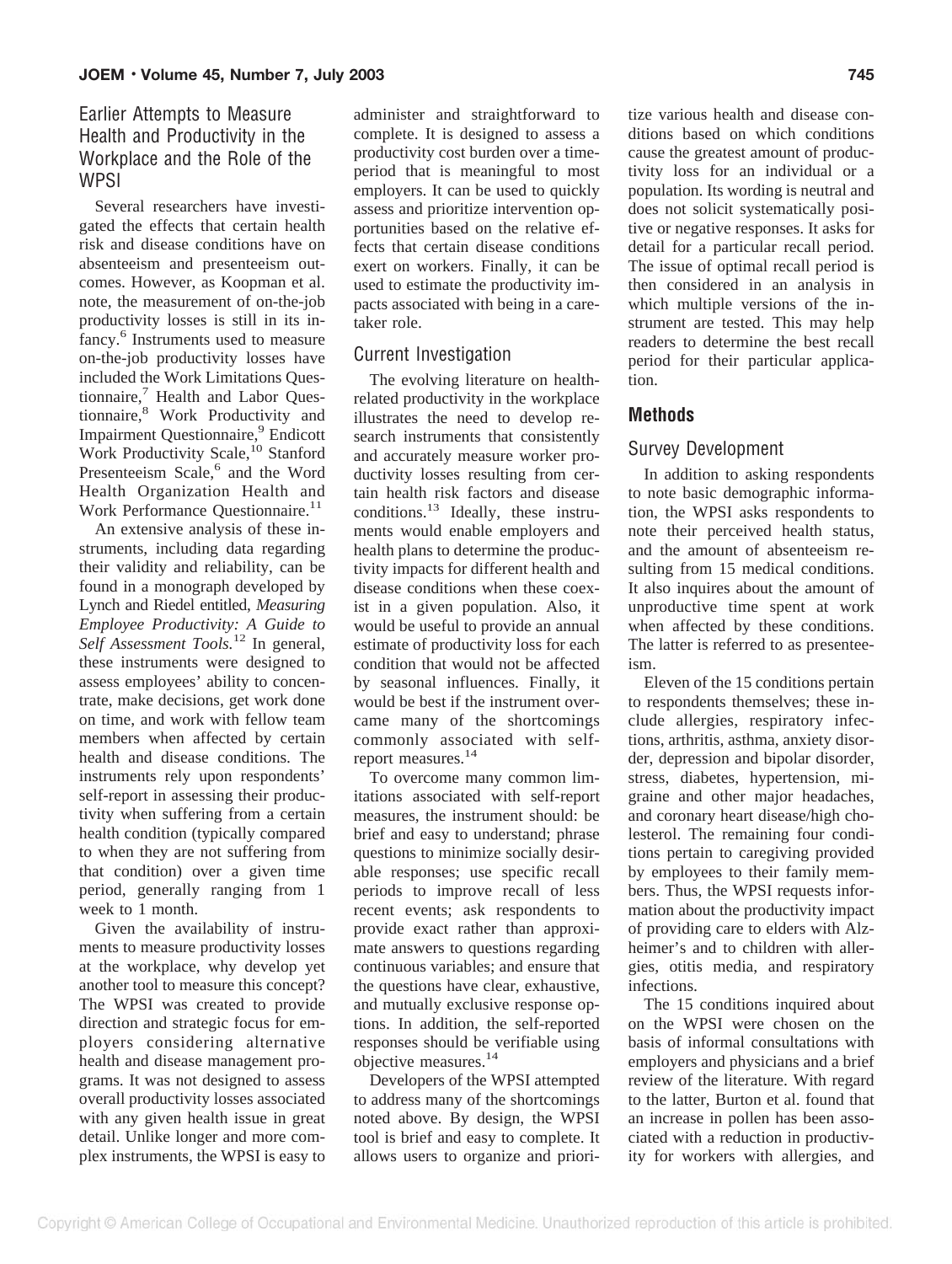medication may help to reduce productivity loss.<sup>15</sup> Experience with allergies is addressed on the WPSI.

The literature has also found significant reductions in productivity due to anxiety disorders and depression, $16,17$  both of which are inquired about in the WPSI. Claxton et al. noted an improvement in absenteeism shortly following the onset of treatment for depression.<sup>18</sup>

The literature has also shown productivity impacts associated with migraine headaches, another condition noted on the WPSI. Fishman and Black<sup>19</sup> noted that productivity costs of migraine are substantial, and Schulman et al.<sup>20</sup> noted that treatment can reduce the at-work productivity loss.

Other conditions noted on the WPSI have been addressed in the literature on productivity change (see the article by Kessler et al.<sup>21</sup> for more examples). Evidence that the WPSI addresses "the right" set of conditions for the employer where this reliability study was presented can also be found in our companion work on validity.

## Pretesting and Refinement

Once the WPSI was written and reviewed internally for content and clarity, it was pretested at a large company, not the one used for this reliability analysis. The pretest also asked respondents to comment on content, clarity, readability, and other aspects of the survey process. Results were reviewed and presented to the Human Relations Director of that company, and his views (along with those of the respondents) were considered as the instrument was revised again to assure clarity and readability.

Aside from edits to assure clarity and readability that were suggested by pre-test participants and the Human Relations Director, the analyses of the pretest suggested that inquiries about some conditions should be consolidated into single items on the WPSI. For example, depression and bipolar disorder, and migraine and

other major headaches, were combined in single questions on the WPSI. This was done because prevalence rates for some of these costly conditions (eg, bipolar disorder) can be quite low, making separate study of them difficult. In addition, some conditions were grouped together because the pre-test showed it was often difficult for respondents to differentiate between bipolar disorder and major depression, between migraine and other major headaches, or between the cause of a condition (eg, high cholesterol) and the condition itself (eg, coronary heart disease). Thus, although the WPSI may lack clinical precision, it was not constructed for that purpose.

# Three Versions Vary by Recall Period

For the reliability assessment, three versions of the WPSI were developed and distributed randomly to survey respondents who voluntarily participated in a health fair at a large manufacturing and communications firm. Each version of the survey included the same questions used to collect information on age, gender, job type, perceived health status, experience with several acute and chronic conditions, days of work lost due to those conditions, and unproductive hours spent at work because of them. The only difference between versions was the time period that subjects were asked to recall when answering the survey. One version asked respondents to consider the previous 12 months in their responses. Another asked them to consider the previous 3 months, and a third version asked them to recall the previous 2 weeks. The 12-month version of the WPSI is shown in the Appendix. All three versions have been copyrighted by Pfizer Inc., which funded this study.

# Purpose of Reliability Testing

The purpose of the reliability assessment was to learn how much random noise was generated in the responses to the WPSI. One can think about reliability in terms of consistency—the more consistent the responses are to an instrument, the less "noise" is generated, and the more reliable the information obtained from that instrument will be.

Reliability assessment can be distinguished from validity assessment by noting that validity assessment focuses on bias—noise that is not random. Hence, the reliable application of a survey instrument may be consistent but still biased (ie, not valid), similar to a faulty bathroom scale that always reports the same body weight for an individual, even though that weight may be incorrect. Classical testing theory states that valid applications of an instrument must also be reliable, but reliable applications are not always valid.<sup>22</sup> Thus, reliability *and* validity testing should be conducted to assess the usefulness of any survey instrument. As noted earlier, we address validity in a companion paper.

# **Metrics**

An important objective of the WPSI is to create metrics that denote the proportion of respondents who missed work or had reduced productivity due to several health problems. Another important objective was to estimate the financial impact of lost productivity due to those health problems. The reliability of these metrics is of primary concern.

One can begin by estimating the proportion of employees whose work was adversely affected by their health problems. We did this by counting the number and proportion of respondents who said they had any absenteeism or presenteeism losses associated with the 15 conditions listed on the WPSI form. Note that this may have understated the true prevalence of these diseases, because some employees may have had those conditions but never lost any work time or experienced any reductions in productivity because of these conditions. Since employers'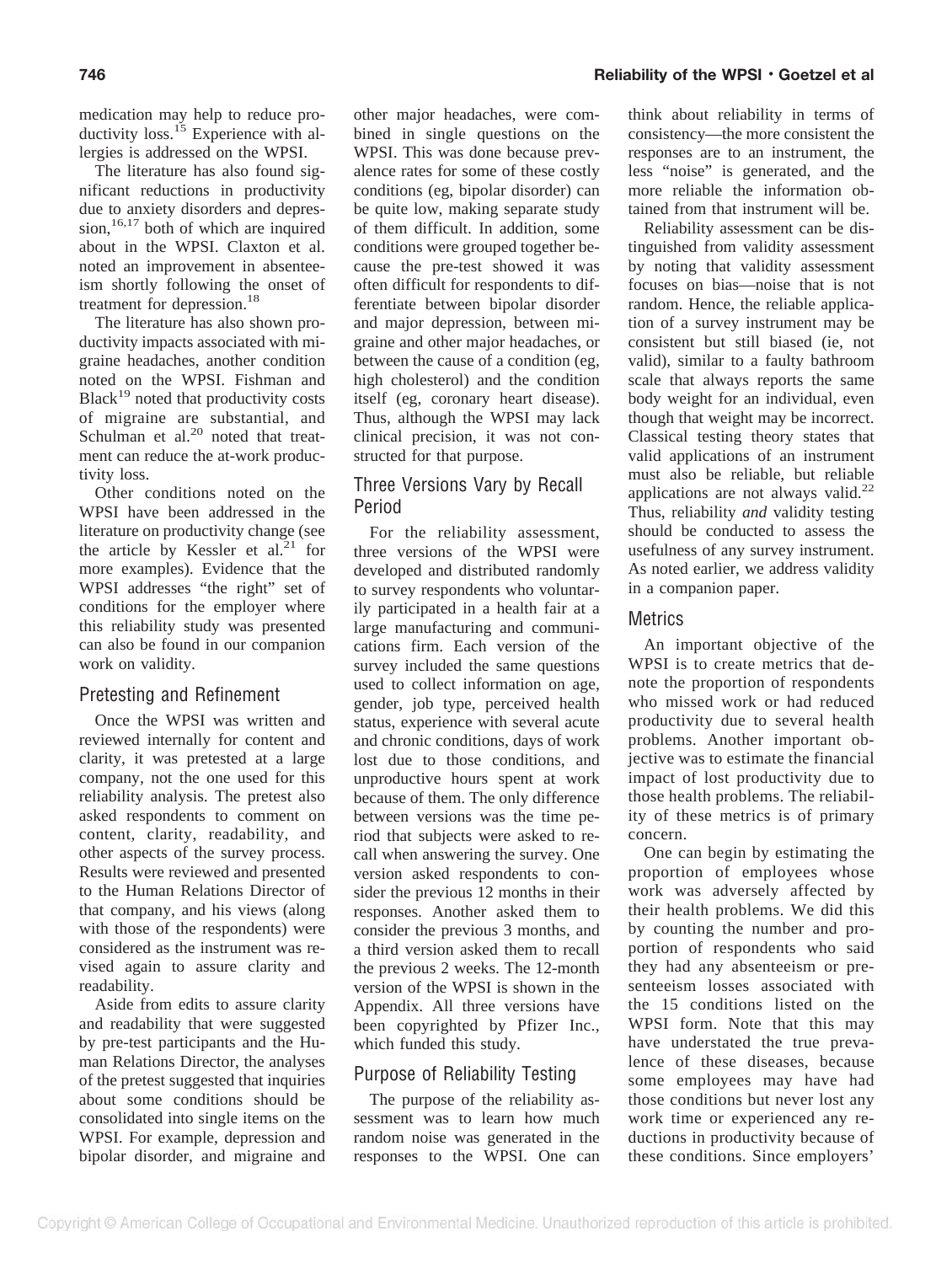major concern is with productivity losses related to health conditions, such undercounting is probably not of major consequence. Methods to assess the reliability of the proportions of employees whose work was adversely affected by the 15 health problems are described below.

In addition to assessing these proportions, the data obtained from the WPSI survey responses were used to create three financial or "dollar" metrics for each disease or condition assessed. Since there were 15 diseases or conditions of interest 45 dollar metrics were created for each survey instrument. These metrics estimated dollar losses due to absenteeism, presenteeism (reduced productivity at work), and the total loss from absenteeism and presenteeism combined. The formulas for these dollar metrics are as follows:

*Absenteeism Dollars.* Total days absent due to a condition (from question 7 on the survey) multiplied by 8 hours/ day, in turn multiplied by an imputed hourly compensation for company employees of \$34.25 per hour for salary and benefits. (See Goetzel et al.<sup>23</sup> for the derivation of the \$34.25 figure.)\*

*Presenteeism Dollars.* Total calendar days in which a company employee experienced the condition (from question 6 on the survey) multiplied by the ratio of 236.5/365 (to account for the fact that employees only work 5 days per calendar week, minus time off for vacations and holidays), minus the number of days absent with the condition (because an employee cannot be home sick

and present at work at the same time), multiplied by the number of unproductive hours spent at work due to the condition (from question 8 on the survey), multiplied by \$34.25 per hour.

*Total Lost Productivity.* Absenteeism  $$ +$  Presenteeism  $$$ 

Reliability was assessed by focusing on the variability of these metrics, as noted below.

# Reliability Testing

Only three survey questions were asked for each condition referenced on the WPSI. Respondents were asked to note their experience with the condition, the number of days of work lost, and the number of unproductive hours spent at work due to these conditions when the condition affected their work. Because the WPSI instrument was short and considered a variety of conditions that were not all likely to be problematic for each respondent, it was not feasible to construct detailed scales to assess overall experience with each condition. Thus, scale-based reliability metrics such as Cronbach's al $pha<sup>24</sup>$  would not be useful to assess reliability. Next, only one application of the WPSI was feasible, making it impossible to use repeated measures testing to assess reliability. In light of these issues, reliability was assessed by using split-sample techniques focusing on the variability of the survey responses.

To apply the split-sample technique, respondents to each version of the survey were randomly divided into two equal-size groups. Reliability assessment was conducted by comparing metrics across the two groups of respondents. Once the proportion of employees whose work was affected by their health conditions was estimated, the reliability of this information was assessed by comparing these proportions across the two groups of respondents to each survey instrument. Z-tests for differences in proportions were used to establish whether the proportions differed by group, for each version of the WPSI.

Although the reliability of the proportions was of concern, of much greater concern was the reliability of the financial metrics that could be created from the WPSI. These are the metrics that may be of most use to an employer, so we focus most of our attention on them in the rest of this paper.

Five reliability criteria were established for the financial metrics, and the overall reliability of each WPSI instrument was estimated as the proportion of instances in which these criteria were met. Since the five criteria were applied to the 45 financial metrics, a total of up to 225 tests were conducted to assess reliability for each instrument.†

First, consistency in the dollar metric values across the two groups can be viewed by focusing on the correlation between the values of the two groups. This approach is of interest because many reliability metrics are based upon analyses of correlation coefficients.<sup>24</sup> If the two groups of respondents to each version of the WPSI provide consistent answers to the survey questions, the correlation between their responses should be high. Nunnaly<sup>25</sup> suggests that correlations exceeding 0.70 provide evidence of adequate reliability, so this was the first reliability criterion we used. We noted the number and proportion of times that the financial metrics were this highly correlated across the two groups of respondents, for each survey instrument. Kendall's tau was chosen as the correlation measure of interest, since this measure accounts for the direction as well as the magnitude of the differences between the dollar metric values for the two groups of respondents in each survey type.

<sup>\*</sup> This estimate of hourly employee compensation was derived from data collected in a benchmarking study performed by Medstat.<sup>23</sup> It is also close to estimates prepared by the Bureau of Labor Statistics, which reported in March 2002 that "employer costs for employee compensation. . . averaged \$23.15 per hour worked.... Wages and salaries, which averaged \$16.76, accounted for 72.4 percent of these costs, while benefits, which averaged \$6.39, accounted for the remaining 27.6 percent." (www.bis.gov, June 19, 2002).

<sup>†</sup> In several instances, reliability metrics, such as coefficients of variation or *t* tests, or correlations could not be calculated because denominators were equal to zero, and therefore fewer than 225 tests for any particular instrument may result.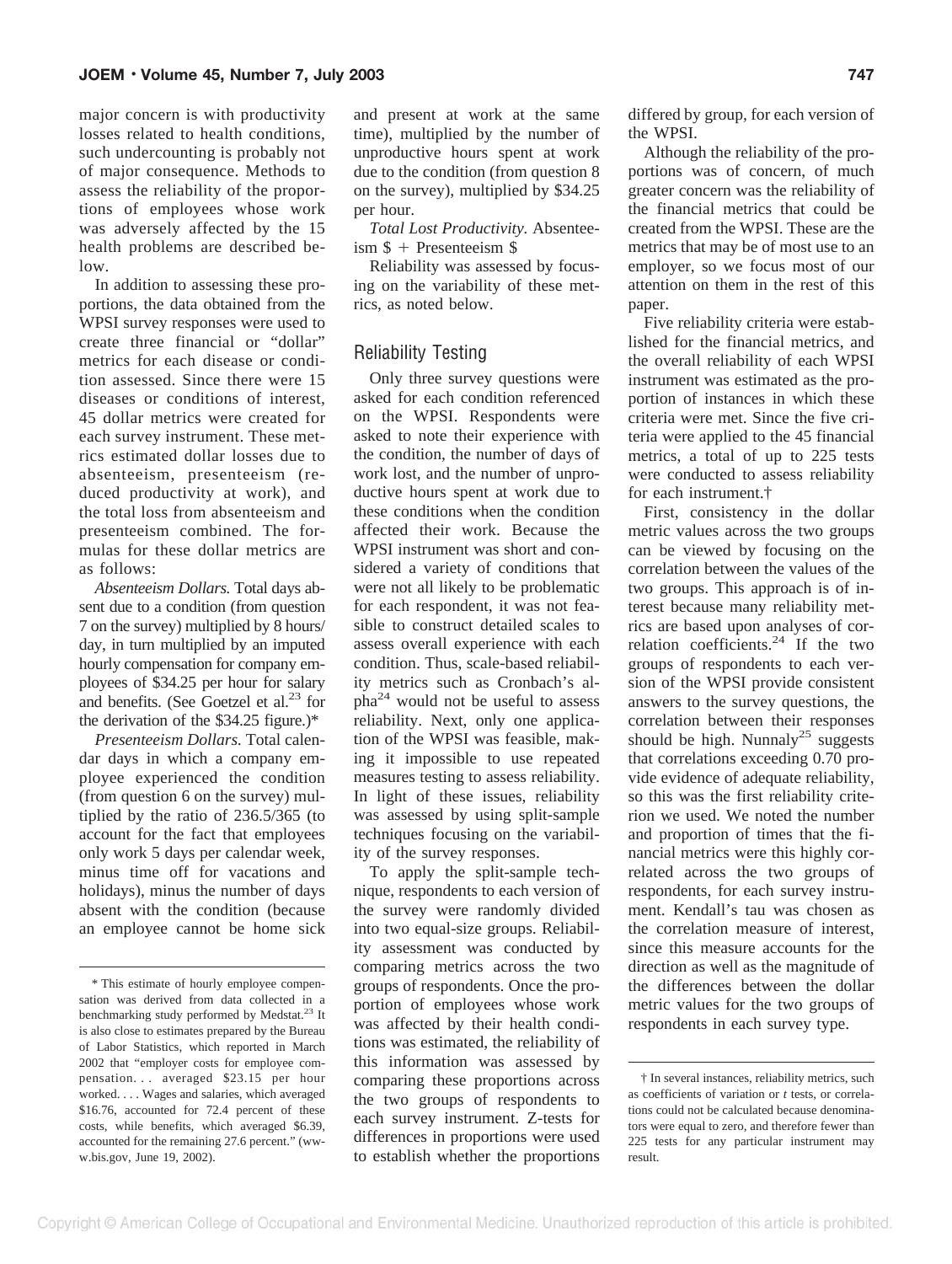Next, to provide confidence in the results from the correlation analyses, the estimated correlation coefficients should not only be high; they should also be significantly different from zero. This was our second reliability criterion, and we noted the proportion of instances in which correlations were significantly different from zero. A z-test was used to assess whether the correlation coefficient was significantly different from zero.

Having investigated reliability in terms of correlation coefficients, which is what many others have done,  $12,26$  it would be easy to stop here. However, in our view a focus on correlations does not provide as much information on the variability in the survey responses that employers should expect to see. The correlation analyses cannot show very well what the impact of naturally occurring outliers would be, for example. We therefore added three more reliability criteria.

Our third criterion was based upon the results of Student's *t* tests for differences in the average values of the dollar metrics across the two randomly divided groups. If the response patterns in the two groups were consistent, one would expect their average values to be about the same. Significant differences in mean values might therefore indicate a reliability problem. We noted the proportion of instances in which the average values were statistically similar (ie, the proportion of times that the *t* test *P* values exceeded 0.05).

Although the *t* tests provided additional information about the differences in responses across the groups, relying solely on *t* test responses would be insufficient, given the nature of how the two groups of respondents were generated. Using random assignment to generate the two groups would tend to equalize them, minimizing their differences and maximizing the chance that the *t* tests would find no significant differences. Thus, the test results might be able to indicate highly unreliable response patterns, but would probably miss moderately sized reliability problems. Moreover, dividing survey responses into two groups could lead to small sample sizes for some comparisons. One might therefore miss reliability problems simply because sample sizes were too small to find significant differences between the two groups.

To avoid these problems, we also noted the proportion of instances in which the differences in the mean values were large, regardless of statistical significance. For each version of the instrument, the term "large" refers to a situation in which the mean value for one group was at least twice the size of the mean for the other group. Thus, our fourth criterion for high reliability was that no group mean should be more than twice as high as its associated mean from the other group of respondents.

The fifth and final reliability criterion was based upon the coefficient of variation in the differences of the dollar metrics across the two groups. For this analysis, responses for each group were sorted from lowest to highest. The differences between the dollar metrics were then calculated as the group 1 dollar metric for each respondent minus the associated group 2 value. While the t-tests noted above were akin to testing whether the difference values that were obtained from this process had a mean that was equal to zero, the coefficient of variation focused more on the variability of the differences. If the responses were consistent, this variability should be small.

The coefficient of variation was defined as the standard deviation of the difference value, divided by its mean.‡ The coefficient of variation is an attractive measure to base a reliability criterion on because it incorporates information about the standard deviation of survey responses in the reliability criterion. This allows the researcher to investigate the notion of variance in survey responses directly, and this lies at the heart of reliability analysis. Financial metrics having high coefficient of variation values (ie, greater than 10.0) were flagged as having potential reliability problems.

# Aggregating the Evidence for **Reliability**

Once the correlation analyses, *t* tests, comparisons of mean values, and the coefficient of variation analyses were completed, the results were aggregated by counting the number and proportion of times these reliability criteria were met. The overall reliability of each survey instrument was then cast in terms of the proportion of times that the dollar metrics were consistent with expectation. *Z* tests were used to determine whether the reliability estimates varied by recall period. Comparisons were also made within each survey type to assess the reliability of metrics related to absenteeism versus presenteeism.

## **Results**

## Sample Characteristics

Table 1 reports the demographic characteristics and perceived health status for each group of respondents who completed the three survey instruments. The randomization process worked well to equalize the groups with regard to these characteristics. The table shows no significant differences in age, gender, hours worked per week, or perceived health status between the two groups of respondents who completed each instrument, regardless of the survey instrument they completed.

# The Prevalence of Work-Influencing Medical Conditions

Table 2 reports the proportion of WPSI respondents in each group who indicated that they had any absenteeism or presenteeism problems

<sup>‡</sup> Since the mean of the differences between Group 1 and Group 2 values was exactly equal to zero in some cases, there were some instances in which trying to divide by zero to calculate the coefficient of variation was impossible. This happened more often in the 2-week instrument analyses.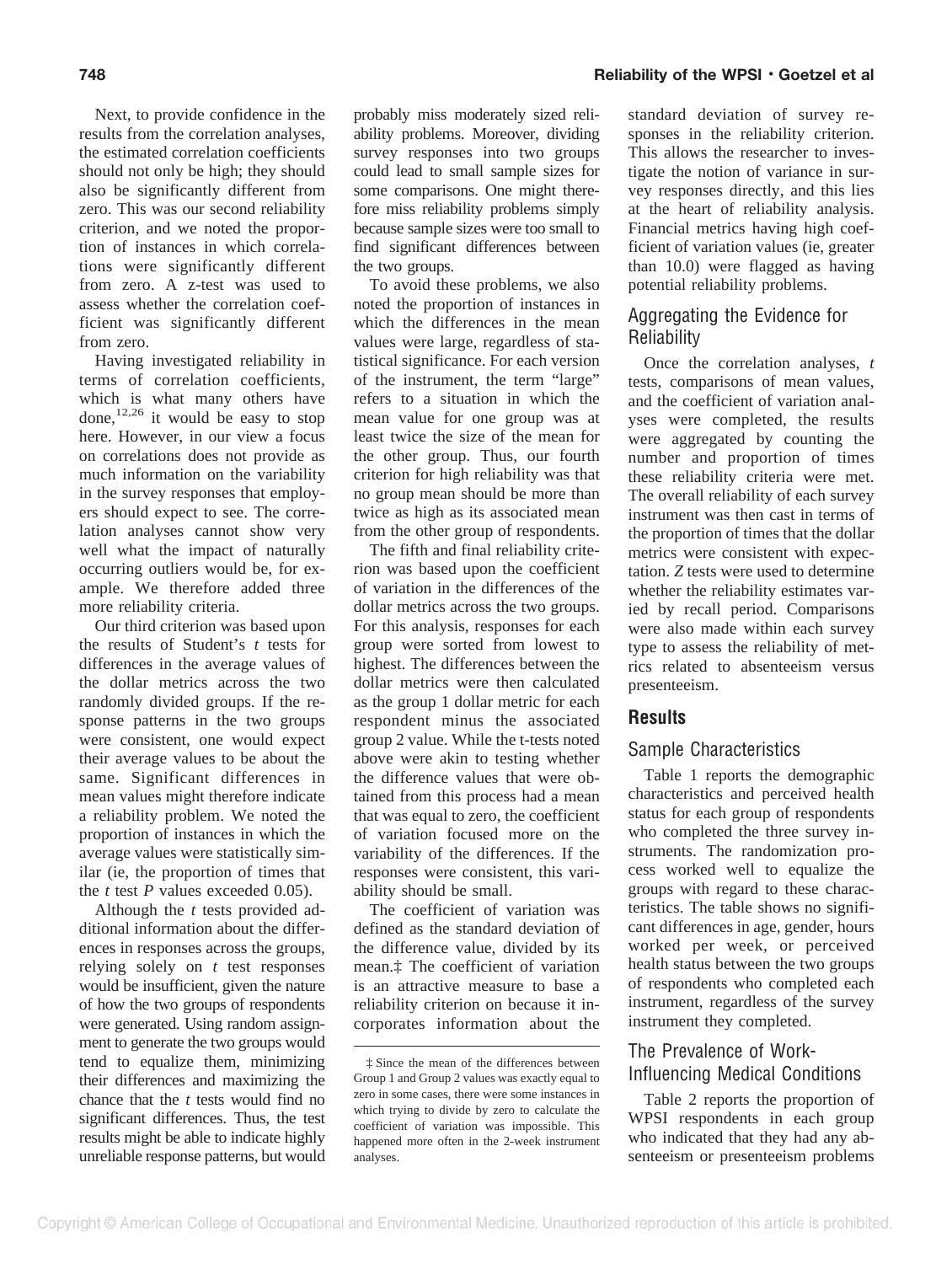#### **TABLE 1**

Demographics and Health Status by Survey Type and Group Membership

| Variable                                           | Group 1<br>(Mean) | Group 2<br>(Mean) | <b>Difference</b><br><b>Between Group</b> | T Test or Z<br>test P Value* |
|----------------------------------------------------|-------------------|-------------------|-------------------------------------------|------------------------------|
| Survey type 1: past year ( $n = 106$ per group)    |                   |                   |                                           |                              |
| Age                                                | 47.89             | 47.27             | 0.62                                      | 0.66                         |
| Hours worked per week                              | 42.90             | 41.36             | 1.54                                      | 0.41                         |
| Female gender                                      | 33.96%            | 28.30%            | 5.66%                                     | 0.46                         |
| Health status is excellent                         | 5.66%             | 7.55%             | $-1.89%$                                  | 0.58                         |
| Health status is very good                         | 28.30%            | 31.13%            | $-2.83%$                                  | 0.65                         |
| Health status is good                              | 54.71%            | 52.83%            | 1.88%                                     | 0.78                         |
| Health status is fair or poor                      | 11.32%            | 8.49%             | 2.83%                                     | 0.49                         |
| Weeks worked in year                               | 35.66             | 35.30             | 0.36                                      | 0.90                         |
| Survey type 2: past 2 weeks ( $n = 103$ per group) |                   |                   |                                           |                              |
| Age                                                | 47.41             | 48.97             | $-1.56$                                   | 0.25                         |
| Hours worked per week                              | 46.50             | 49.66             | $-3.17$                                   | 0.38                         |
| Female gender                                      | 38.84%            | 26.21%            | 12.63%                                    | 0.07                         |
| Health status is excellent                         | 7.77%             | 8.74%             | $-0.97%$                                  | 0.80                         |
| Health status is very good                         | 30.10%            | 27.18%            | 2.92%                                     | 0.64                         |
| Health status is good                              | 46.60%            | 49.51%            | $-2.91%$                                  | 0.68                         |
| Health status is fair or poor                      | 14.56%            | 13.59%            | 0.97%                                     | 0.84                         |
| Survey type 3: past 3 Months ( $n = 96$ per group) |                   |                   |                                           |                              |
| Age                                                | 45.52             | 46.88             | $-1.36$                                   | 0.34                         |
| Hours worked per week                              | 40.09             | 41.05             | $-0.96$                                   | 0.71                         |
| Female gender                                      | 28.13%            | 33.33%            | $-5.20%$                                  | 0.53                         |
| Health status is excellent                         | 14.58%            | 8.33%             | 6.25%                                     | 0.17                         |
| Health status is very good                         | 25.00%            | 26.04%            | $-1.04%$                                  | 0.87                         |
| Health status is good                              | 48.96%            | 61.45%            | $-12.49%$                                 | 0.08                         |
| Health status is fair or poor                      | 10.41%            | 4.16%             | 6.25%                                     | 0.10                         |

\* *T* tests adjusted for difference in variances were used to compare means. *Z* tests for differences in proportions were used to compare percentages.

associated with each health condition. Overall, 57% of the respondents reported at least one health condition, but there were only a few instances in which more than 5% of the respondents had any such problems; these were related to allergic rhinitis (12%), high stress (8%), migraine or major headaches (9%), and respiratory infections (9%). As one would expect, the prevalence estimates for these diseases tended to be highest in the 12-month recall period and lowest in the 2-week recall period, but this was not uniformly the case.

In terms of the reliability of these estimates, we found only one case in which the estimates differed significantly for the two randomly divided groups of respondents. This occurred for the 12-month version of the WPSI. For that application, the proportion of employees whose work was adversely affected by arthritis/rheumatism was much higher in group 2 (7%) than it was in group 1 (1%; *z* test *P* value =  $0.0306$ ). With only one significant difference out of 45 possible comparisons, we view the information about the proportions of employees with absenteeism or presenteeism problems to be quite reliable, and move on to consider other characteristics of the respondents and the reliability of the financial metrics.

# Overall Absenteeism and Presenteeism Costs By Survey Type

Table 3 presents the average dollars for absenteeism, presenteeism and total productivity loss for each survey type. For example, for those who completed the 3-month version of the survey, the average absenteeism dollar value was \$963.28 per person, and the average presenteeism dollar value was \$352.73 per person, leading to a total productivity loss of \$1316.01 per person over a 3-month period. (These numbers were obtained by summing data over the 15 conditions of interest) Similar calculations are provided for those who completed the other two survey instruments.

Taking a closer look at the data from all three surveys, one important concern arises. If all of these data were valid and reliable, one would expect the numbers from the 12-month version to be about four times as high as the numbers from the 3-month version, and the numbers from the 3-month version should be about six times as high as the numbers from the 2-week version. This pattern did not occur. As shown in Table 3, productivity loss estimates for those completing the 2-week instrument were about 1.67 times as high as expected (compared with the 3-month version),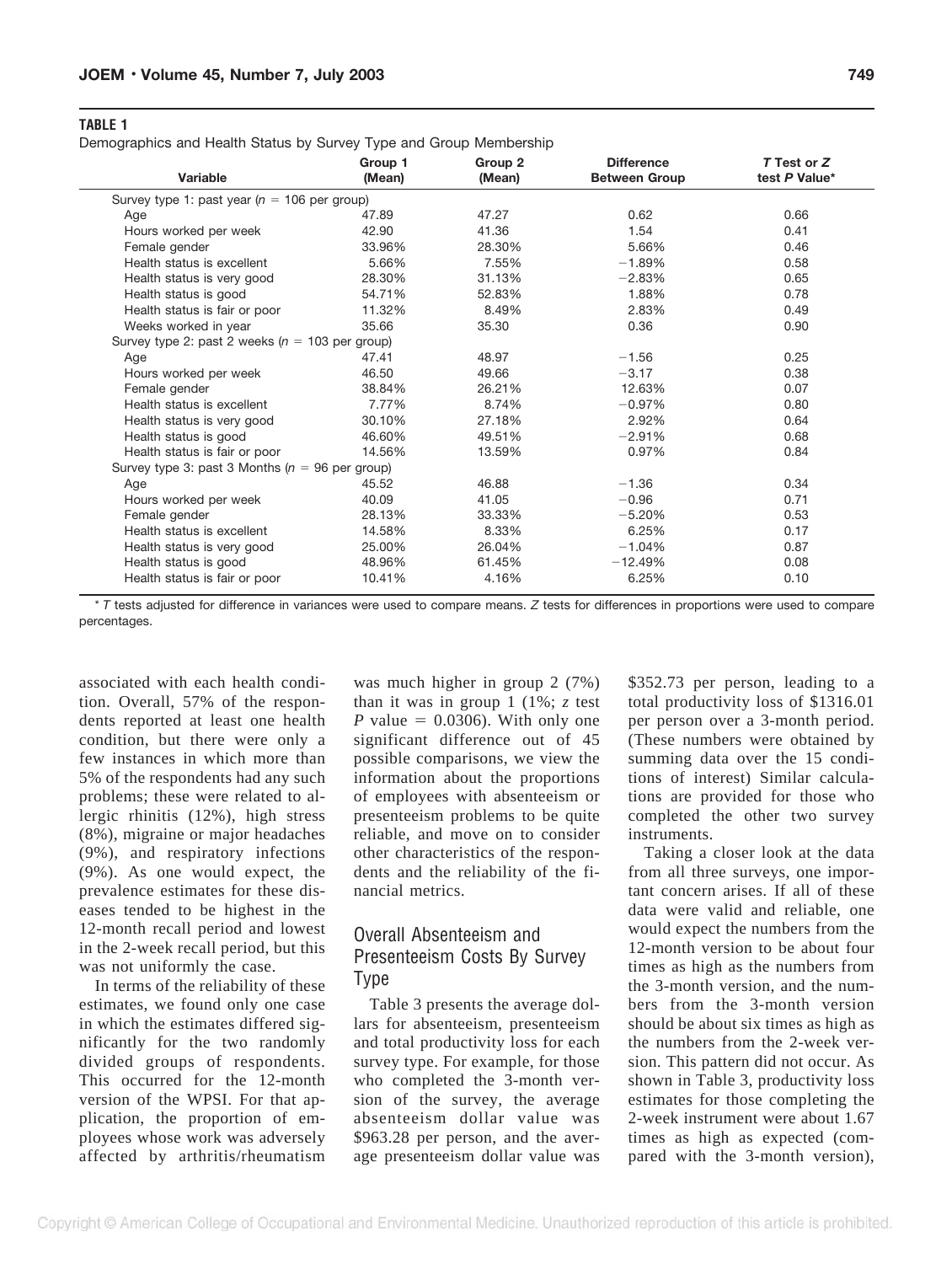#### **TABLE 2**

Proportion of Respondents Reporting Absenteeism or Presenteeism Associated with Each Condition, by Survey Type and Group

|                                      |                        | 1 Year                 |                        |                        | 2 Weeks                |                       | 3 Months              |
|--------------------------------------|------------------------|------------------------|------------------------|------------------------|------------------------|-----------------------|-----------------------|
| <b>Disease</b>                       | Overall<br>$(n = 610)$ | Group 1<br>$(n = 106)$ | Group 2<br>$(n = 106)$ | Group 1<br>$(n = 103)$ | Group 2<br>$(n = 103)$ | Group 1<br>$(n = 96)$ | Group 2<br>$(n = 96)$ |
| Allergic rhinitis/hayfever           | 0.12                   | 0.16                   | 0.13                   | 0.12                   | 0.07                   | 0.09                  | 0.14                  |
| Anxiety disorder                     | 0.01                   | 0.01                   | 0.03                   | 0.01                   | 0.00                   | 0.03                  | 0.00                  |
| Arthritis/rheumatism                 | 0.04                   | 0.01                   | $0.07*$                | 0.04                   | 0.02                   | 0.02                  | 0.06                  |
| Asthma                               | 0.02                   | 0.01                   | $0.05+$                | 0.02                   | 0.00                   | 0.00                  | 0.02                  |
| Coronary heart disease               | 0.01                   | 0.01                   | 0.03                   | 0.00                   | 0.01                   | 0.00                  | 0.01                  |
| Depression                           | 0.03                   | 0.02                   | 0.04                   | 0.02                   | 0.03                   | 0.03                  | 0.03                  |
| <b>Diabetes</b>                      | 0.02                   | 0.01                   | 0.02                   | 0.01                   | 0.01                   | 0.01                  | 0.04                  |
| High stress                          | 0.08                   | 0.09                   | 0.08                   | 0.10                   | 0.07                   | 0.09                  | 0.04                  |
| Hypertension or hight blood pressure | 0.03                   | 0.03                   | 0.001                  | 0.02                   | 0.04                   | 0.03                  | 0.04                  |
| Migraine                             | 0.09                   | 0.16                   | 0.12                   | 0.06                   | 0.06                   | 0.05                  | 0.06                  |
| Respiratory infections               | 0.09                   | 0.23                   | 0.14                   | 0.06                   | 0.03                   | 0.03                  | 0.02                  |
| Alzheimer's disease                  | 0.01                   | 0.03                   | 0.03                   | 0.01                   | 0.00                   | 0.01                  | 0.01                  |
| Otitis media/earache                 | 0.00                   | 0.00                   | 0.01                   | 0.00                   | 0.00                   | 0.01                  | 0.01                  |
| Pediatric allergies                  | 0.01                   | 0.03                   | 0.01                   | 0.00                   | 0.00                   | 0.02                  | 0.01                  |
| Pediatric respiratory infections     | 0.02                   | 0.02                   | 0.04                   | 0.01                   | 0.00                   | 0.02                  | 0.05                  |
| Total                                | 0.57                   | 0.81                   | 0.78                   | 0.47                   | 0.33                   | 0.46                  | 0.55                  |

\* Significantly different from group 1 value (ie, *z* test for differences in proportions, *P* value - 0.0306)

† Marginally different from group 1 value (ie, *z* test P value = 0.0976 for asthma and P = 0.0811 for hypertension

No other comparisons were statistically or marginally significant.

#### **TABLE 3**

Absenteeism, Presenteeism, and Total Productivity Loss Dollars by Survey Type

| <b>Metric</b>                                   | 12-month<br>$(n = 212)$ | 2-week<br>$(n = 206)$ | 3-month<br>$(n = 192)$ |
|-------------------------------------------------|-------------------------|-----------------------|------------------------|
| Mean absenteeism \$                             | \$1.221.37              | \$270.01              | \$963.28               |
| Mean presenteeism \$                            | \$1,421.09              | \$96.24               | \$352.73               |
| Mean total \$                                   | \$2,642.46              | \$366.25              | \$1,316.01             |
| Expected mean total \$ based on 3-month version | \$5,264.04              | \$219.34              | \$1,316.01             |
| Ratio of mean total \$ to expected total \$     | 0.50                    | 1.67                  | 1.00                   |

and the 12-month estimates were only about 50% as high as expected (again, compared with the 3-month version).

Why might this strange pattern of responses have occurred? One plausible explanation is that the data collected by different versions of the WPSI suffer from various reliability problems. Additionally, respondents' ability to accurately report on various health events may have varied based upon the recall period specified by the instrument. The information presented next seems to indicate that reliability problems are not the cause, and recall issues should be investigated further.

#### Reliability Criteria Findings

Table 4 shows that the three survey instruments rarely differed significantly with regard to the percentage of times the reliability criteria were met. The only exception occurred for the coefficient of variation analysis. For this analysis, the 3-month instrument performed best, followed by the 12 month instrument, both of which were statistically preferable to the 2-week version. With regard to the other criteria, the percentages shown in Table 4 seem fairly consistent, with the exception of the correlation analysis, which favored the 2-week instrument (though not significantly so).

## Overall Reliability

Overall, the results presented in Table 4 show no clear favorite among the various recall periods examined. The reliability estimates for the 12 month and 3-month instruments were quite similar, at 0.72 and 0.75 respectively. Both of these were higher than the overall estimate for the 2-week version, which was 0.66. However, none of these differences were statistically significant, and only the difference between the 3-month version and the 2-week version came close (ie, *z* test  $P$  value  $= 0.0601$ ). Thus, one may choose any particular version of the survey depending upon one's own time frame of interest, and reliability is not likely to suffer.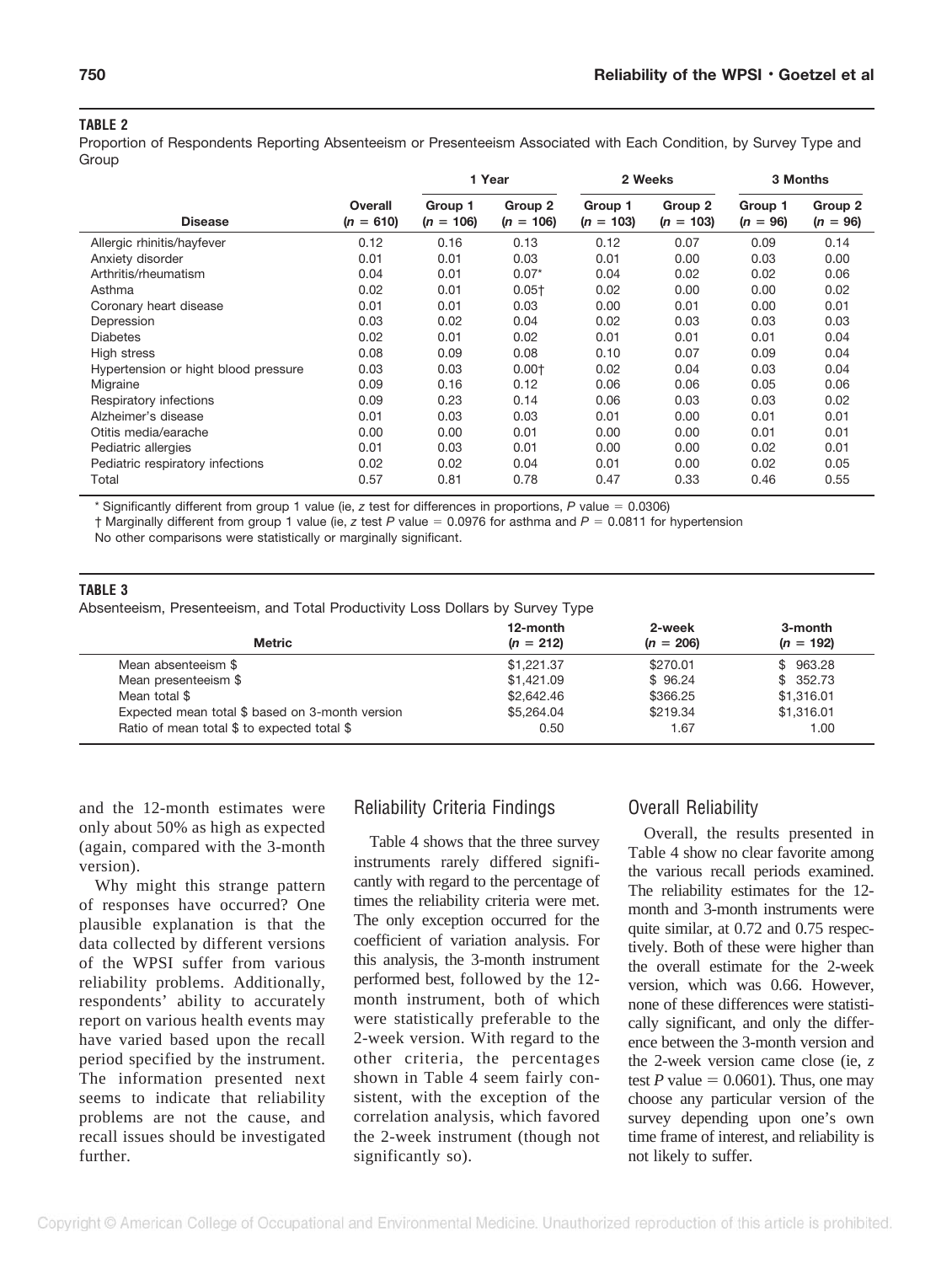#### **TABLE 4.**

Number and Percent of Financial Metrics Meeting the Five Reliability Criteria, by Survey Type and Overall Reliability by Survey Type

| <b>Reliability Criteria</b>                                                                                                                                         | 12-month              | 2-week              | 3-month              |
|---------------------------------------------------------------------------------------------------------------------------------------------------------------------|-----------------------|---------------------|----------------------|
| Kendall correlation $>0.70$                                                                                                                                         | 20 (64.5%)            | 16 (84.2%)          | 20 (66.7%)           |
| P value for Kendall correlation $< 0.05$                                                                                                                            | 31 (100.0%)           | 19 (100%)           | 30 (100%)            |
| Differences between group means were small (ie, group 1 mean/group 2<br>mean did not exceed 2.0, or vice versa)                                                     | 15 (33.3%)            | 15 (33.3%)          | 12 (26.7%)           |
| T test P value $>0.05$ for difference in group means                                                                                                                | 41 (100%)             | 37 (100%)           | 42 (100%)            |
| Coefficient of variation for difference in values across the two groups <10.0<br>Overall Reliability (ie, percent of instances in which criteria were met, overall) | 29 (70.8%)*†<br>72.0% | 17 (45.9%)<br>66.2% | 37 (92.5%)*<br>75.4% |

Notes: Denominators may vary by survey type and reliability criteria. Denominators can be found by dividing numbers by percentages in the table (eg  $20/(64.5) = 31$  for the correlation analysis in the 12-month survey instrument).

\* Significantly different from the 2-week value (ie, *z* test *P* value - 0.0237 for the comparison of the 12-month vs. 2-week instruments and  $P < 0.0001$  for the comparison of the 3-month vs. 2-week instruments).

† Significantly different from the 3-month value (ie, *z* test *P* value - 0.0121 for comparison between 12-month and 3-month instruments).

# Absenteeism, Presenteeism, and Total Productivity Loss

Finally, we conducted analyses to assess the reliability of the absenteeism and presenteeism dollar metrics, but these were not found to differ significantly by survey type. Absenteeism and presenteeism reliability estimates were similar in magnitude, so they are not presented here. Details are available upon request from the authors.

# **Discussion and Recommendations**

The analyses presented here suggest that the WPSI is likely to produce highly reliable estimates of the proportion of employees with absenteeism or presenteeism problems related to the 15 conditions inquired about on that instrument. The WPSI is also likely to produce reliable estimates of the financial consequences of these conditions. While reliability varied somewhat according to recall period, the differences were not statistically significant, and, at least from a reliability perspective, these similarities may mitigate concerns about the impact of recall periods on survey responses.

We do believe, however, that recall should be considered when deciding which version of the WPSI instrument to implement. The degree of confidence workers have when speculating about their disease experiences may vary over the time periods requested in each version of the survey. Interestingly, however, a pair of studies of pain (one on migraine<sup>26</sup> and the second on low-back pain<sup>27</sup>) indicate that recall bias may be lessened by asking respondents to recall the frequency of painful events and how those influenced work productivity or usual daily activities (not just whether such events occurred or not). We cannot say for certain whether recall bias in the WPSI has been mitigated by the inclusion of questions about frequency of absenteeism or the extent of presenteeism problems.

The likelihood of suffering from the diseases of interest can also vary substantially over different time intervals (our later article on validity presents data on this issue).<sup>5</sup> For chronic conditions such as hypertension, arthritis, diabetes, asthma, coronary heart disease and high cholesterol, the recall period used in the survey should have little impact on productivity loss estimates, since these conditions can be uncovered regardless of when the question is asked. However, for acute problems such as otitis media or respiratory infections, the longer the time period under investigation, the more likely a disease will be found and that productivity loss estimates will be established.

However, the data reflecting a disease episode may be subject to memory distortions when questions are geared toward much longer time periods, such as a year. Our data (see Table 3) suggest that these possible distortions in perception may result in a conservative assessment of productivity losses in the 12-month version of the WPSI, since subjects tended to underestimate the impacts of diseases on their productivity the longer the time period they were asked to recall. This is a validity issue though, not a reliability (consistency) issue. Thus, for employers seeking conservative financial estimates of productivity losses related to certain disease conditions, the 12 month version of the WPSI would be the instrument of choice. If recall is deemed more important and seasonality is not an issue, the 3-month version may suffice. To take a snapshot of current experience, the 2-week version may be preferable.

In general, short recall periods (2 weeks or 3 months) may be adequate for chronic conditions. For intermittent or acute problems such as depression, allergies, migraine headaches, or stress, a longer time frame (12-months) for recall may be most useful.

#### Recommendations

To assess the overall productivity losses associated with a variety of health and disease conditions, we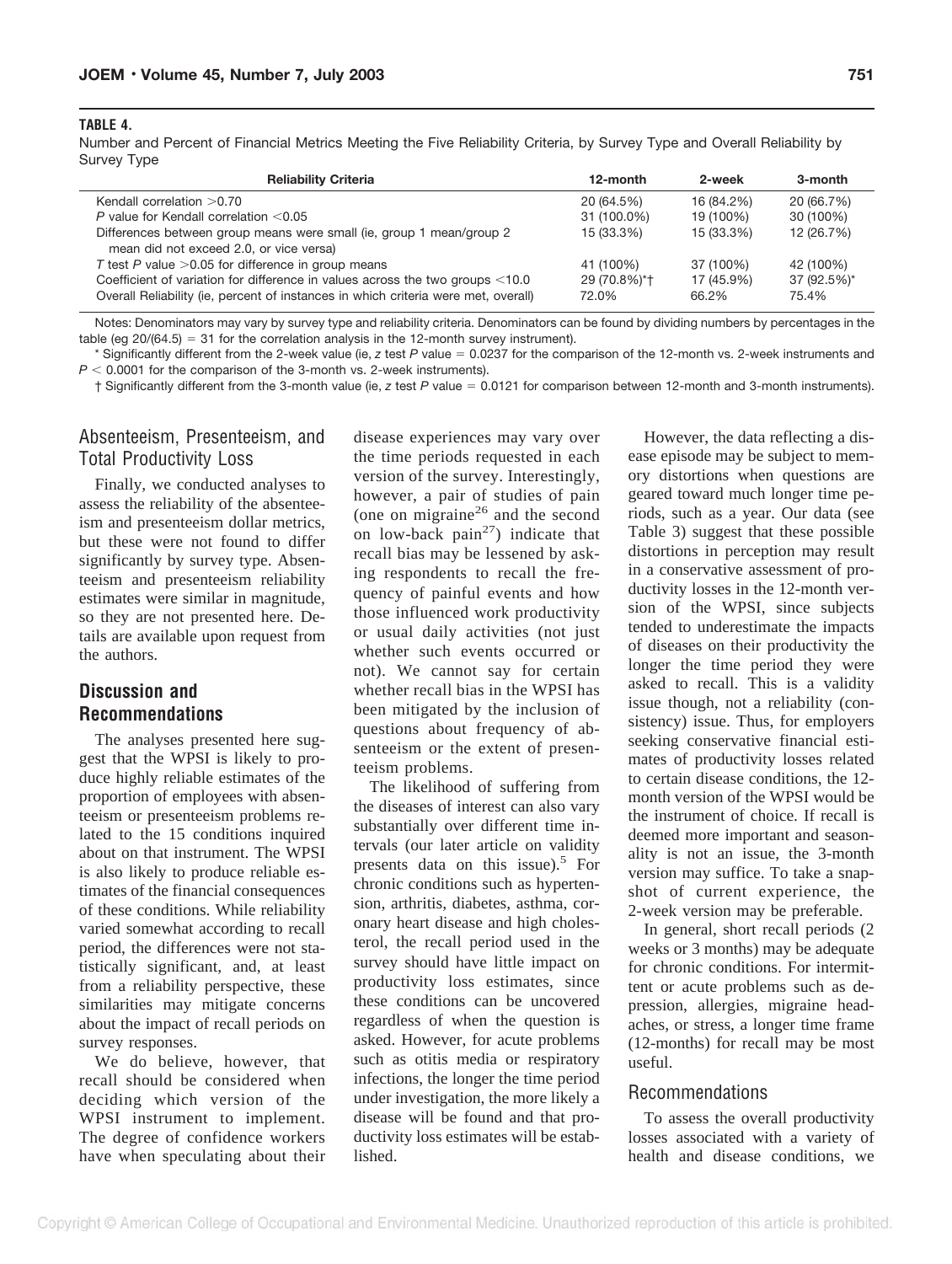recommend using the WPSI version which best meets the research needs of the user. We found no significant differences in reliability estimates among the three versions of the instrument. The dollar metrics for the WPSI were deemed reliable anywhere from 66.2% of the time for the 2-week instrument to 75.4% for the 3-month instrument, with the one year instrument falling in between, at 72.0% reliable. If one follows to the letter Nunally's assertion to that reliability estimates should exceed 0.70 (ie, 70%), then one may prefer either the 12-month or the 3-month version of the survey over the 2-week version. No instrument is perfect, and reliability may vary across applications. Thus, we also recommend efforts to increase reliability in future applications of the WPSI.

Two potential ways to increase reliability would be to (1) offer the WPSI in situations that produce larger sample sizes and (2) consider wording changes to some questions that appear problematic. In general, classical test theory suggests that the larger the sample size, the higher the reliability of survey responses.<sup>24</sup> With regard to question wording, one might focus on items related to depression, stress, diabetes, and hypertension, since these were associated with more outlier values on some of the mean expenditure metrics (details are available from the authors). Clarifying definitions for those diseases may help to reduce some of the variability in the survey responses. One might also focus on questions related to pediatric respiratory infections, since dollar metrics for those were problematic about 45% of the time (results are available upon request).

Finally, as noted earlier, reliability assessments focus on just one characteristic of a survey application – random noise in the responses. It is equally important to consider the potential for bias due to non-random response patterns. Thus, an assessment of the validity of the WPSI will be reported separately.

#### **Conclusions**

The three versions of the WPSI tested here were found to be highly reliable in terms of assessing the proportion of employees with 15 health conditions. In addition, reliability estimates for the productivity loss metrics ranged from 66.2% to 75.4%, depending upon the WPSI version used. Thus, the WPSI as applied here was reliable enough to meet its intended purpose.

None of the reliability estimates for any one version of the WPSI were significantly different than the others at the traditional 0.05 level. That having been said, it is worth noting that participation in the Health Fair where participants in the survey were recruited was voluntary. One might worry that healthier employees or those who are more motivated to care for themselves may have decided to participate, and that this might spuriously increase reliability by homogenizing the respondent sample. While we cannot eliminate this possibility, we do not think it should be a major concern in this application. Table 2 showed that the proportion of respondents who had absenteeism or presenteeism problems varied substantially by condition, suggesting that all respondents were not the same. Thus, we do not think that selection bias increased the reliability estimates, but self-selection into the survey process may have limited the generalizability of our findings to other employees at the company where the Health Fair was held.

The reliability estimates generated for the WPSI employed extensive and rigorous methods designed to put the data through an analytic "ringer" to show how variable responses may be when sample sizes are relatively small. Instead of relying on any single, imperfect reliability criterion, we relied on five. Admittedly these were arbitrarily chosen, but they were selected to

provide employers with much more information about the variability of survey responses than is typically offered, and we think this information has value. Developers of other instruments often focus on simpler or less extensive sets of reliability metrics, limiting analyses to scale-based metrics like Cronbach's alpha or replications that focus on just correlation coefficients. $^{14}$  It would be useful to test the small sample properties of other instruments using multiple reliability metrics as well. This would provide a more complete picture of the variability one may find in typical applications.

#### **References**

- 1. Berger ML, Murray JF, Xu J, Pauly M. Alternative valuations of work loss and productivity. *J Occup Environ Med.* 2001;43:18–24.
- 2. Brandt-Rauf P, Burton WN, McCunney RJ. Health, productivity and occupational medicine. *J Occup Environ Med.* 2001; 43:1.
- 3. Winslow R. Health employer group creates institute to brainstorm about health costs. *Wall Street J.* December 19, 2002.
- 4. Jones WA. We must act on health care. *The Washington Post.* June 23, 2002, B7.
- 5. Goetzel RZ, Ozminkowski RJ, Meneades L, Stewart M, Schutt DC. Pharmaceuticals: cost or investment? An employer's perspective. *J Occup Environ Med.* 2001; 42:338–351.
- 6. Koopman C, Pelletier KR, Murray JF, et al. Stanford presenteeism scale: health status and employee productivity. *J Occup Environ Med.* 2002;44:14–20.
- 7. Lerner D, Amick B, Rogers W, Malspeis S, Bungay K, Cynn D. The Work Limitations Questionnaire. *Med Care.* 2001;  $39.72 - 85$
- 8. van Roijen L, Essink-Bot ML, Koopmanschap MA, Bonsel G, Rutten FF. Labor and health status in economic evaluation of health care. The Health and Labor Questionnaire. *Int J Technol Assess Health Care.* 1996;12:405–415.
- 9. Reilly MC, Zbrozek AS, Dukes EM. The validity and reproducibility of a work productivity and activity impairment instrument. *PharmacoEconomics.* 1993;4: 353–365.
- 10. Endicott J, Nee J. Endicott Work Productivity Scale (EWPS): a new measure to assess treatment effects. *Psychopharmacol Bull.* 1997;33:13–16.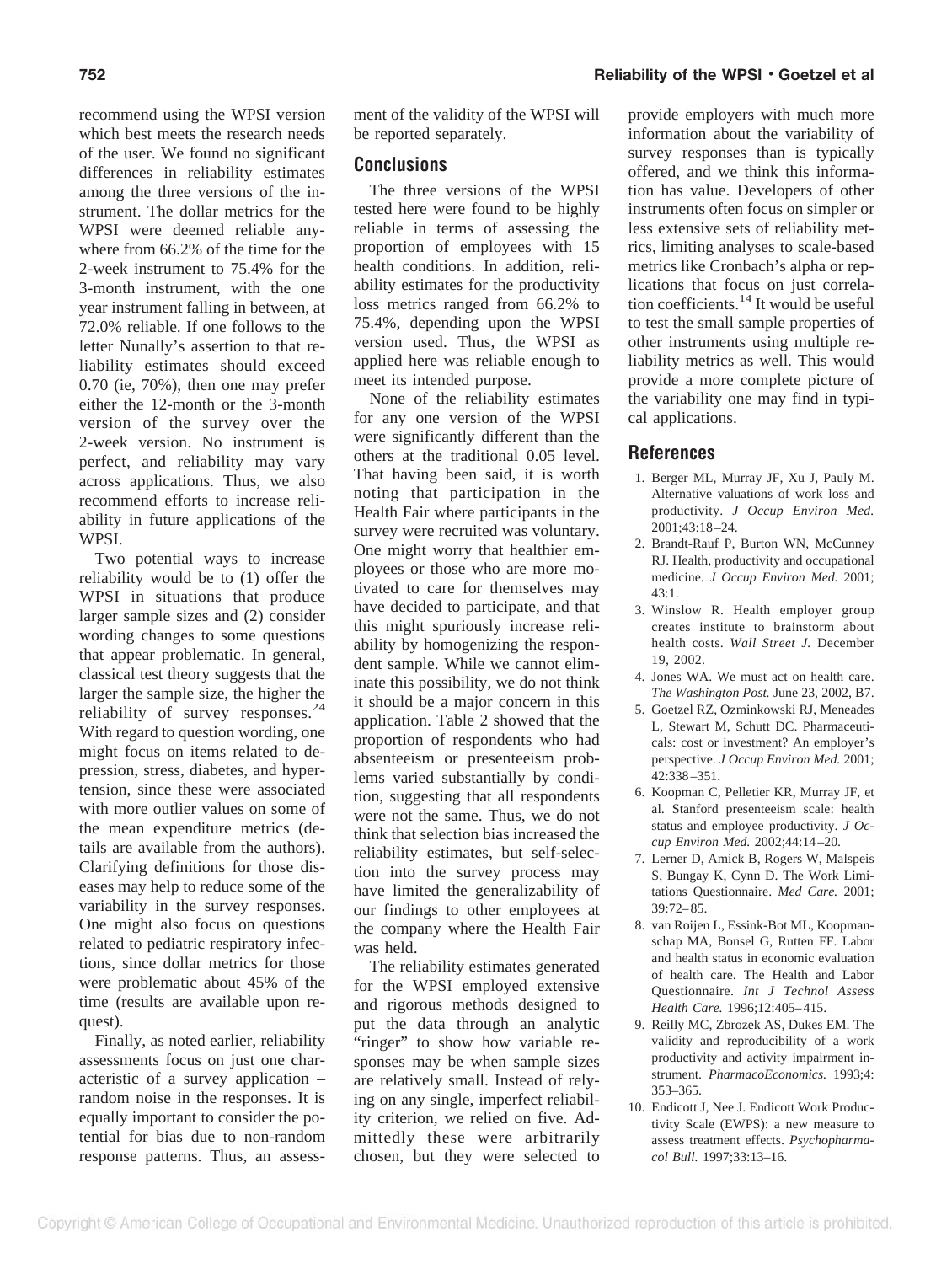#### **JOEM** • **Volume 45, Number 7, July 2003 753**

- 11. Kessler RC, Barber C, Beck A, et al. The World Health Organization Health and Work Performance Questionnaire (HWPQ). *J Occup Envirn Med.* 2003;45: 156–174.
- 12. Lynch W, Reidel JE. *Measuring Employee Productivity: A Guide to Selfassessment Tools*, 2001 Edition. Scottsdale, AZ: Institute for Health and Productivity Management; 2001.
- 13. Aldana SG, Pronk NP. Health promotion programs, modifiable health risks, and employee absenteeism. *J Occup Environ Med.* 2001;43:36–46.
- 14. Newell SA, Girgis A, Sanson-Fisher RW, Savolainen NJ, Hons BA. The accuracy of self-reported health behaviors and risk factors relating to cancer and cardiovascular disease in the general population: a critical review. *Am J Prev Med.* 1999;17: 211–229.
- 15. Burton WN, Conti DJ, Chen CY, Schultz AB, Edington DW. The impact of allergies and allergy treatment on worker productivity. *J Occup Environ Med.* 2001;43:64–71.
- 16. Greenberg PE, Sisitsky T, Kessler RC, et al. The economic burden of anxiety disorders in the 1990s. *J Clin Psychiatry.* 1999;60:427–435.
- 17. Kessler RC, Barber C, Birnbaum HG, et al. Depression in the workplace: Effects on short-term disability. *Health Aff.* 1999;18:163–171.
- 18. Claxton A, Chawla AJ, Kennedy S. Absenteeism among employees treated for depression. *J Occup Environ Med.* 1999; 41:605–611.
- 19. Fishman P, Black L. Indirect costs of migraine in a managed care population. *Cephalalgia.* 1999;19:50–57.
- 20. Schulman EA, Cady RK, Batenhorst HD, et al. Effectiveness of sumatriptan in reducing productivity loss due to migraine: results of a randomized, doubleblind, placebo-controlled clinical trial. *Mayo Clin Proc.* 2000;75:780–781.
- 21. Kessler RC, Greenberg PE, Mickelson KD, Meneades LM, Wang PS. The effects of chronic medical conditions on work loss and work cutback. *J Occup Environ Med.* 2001;43:218–225.
- 22. Cronbach LJ. *Essentials of Psychological Testing.* 4th ed. New York: Harper and Row; 1984.
- 23. Goetzel RZ, Guindon AM, Turshen IJ, Ozminkowski RJ. Health and productivity management: establishing key performance measures, benchmarks, and best practices. *J Occup Environ Med.* 2000; 43:10–17.
- 24. Carmines EG, Zeller RA. *Reliability and Validity Assessment.* Beverly Hills, CA: SAGE Publications; 1979.
- 25. Nunnaly J. *Psychometric Theory.* New York: McGraw Hill Book Company; 1978.
- 26. Stewart WF, Lipton RB, Simon D, Liberman J Von Korff M. Validity of an illness severity measure for headache in a population sample of migraine sufferers. *Pain.* 1999;79:291–301.
- 27. Dawson EG, Kanim LE, Sra P, Dorey EJ, Goldstein TB, Delamarter RB, Sandhu HS. Low back pain recollection versus concurrent accounts: outcomes analysis. *Spine.* 2002;27:984 –993.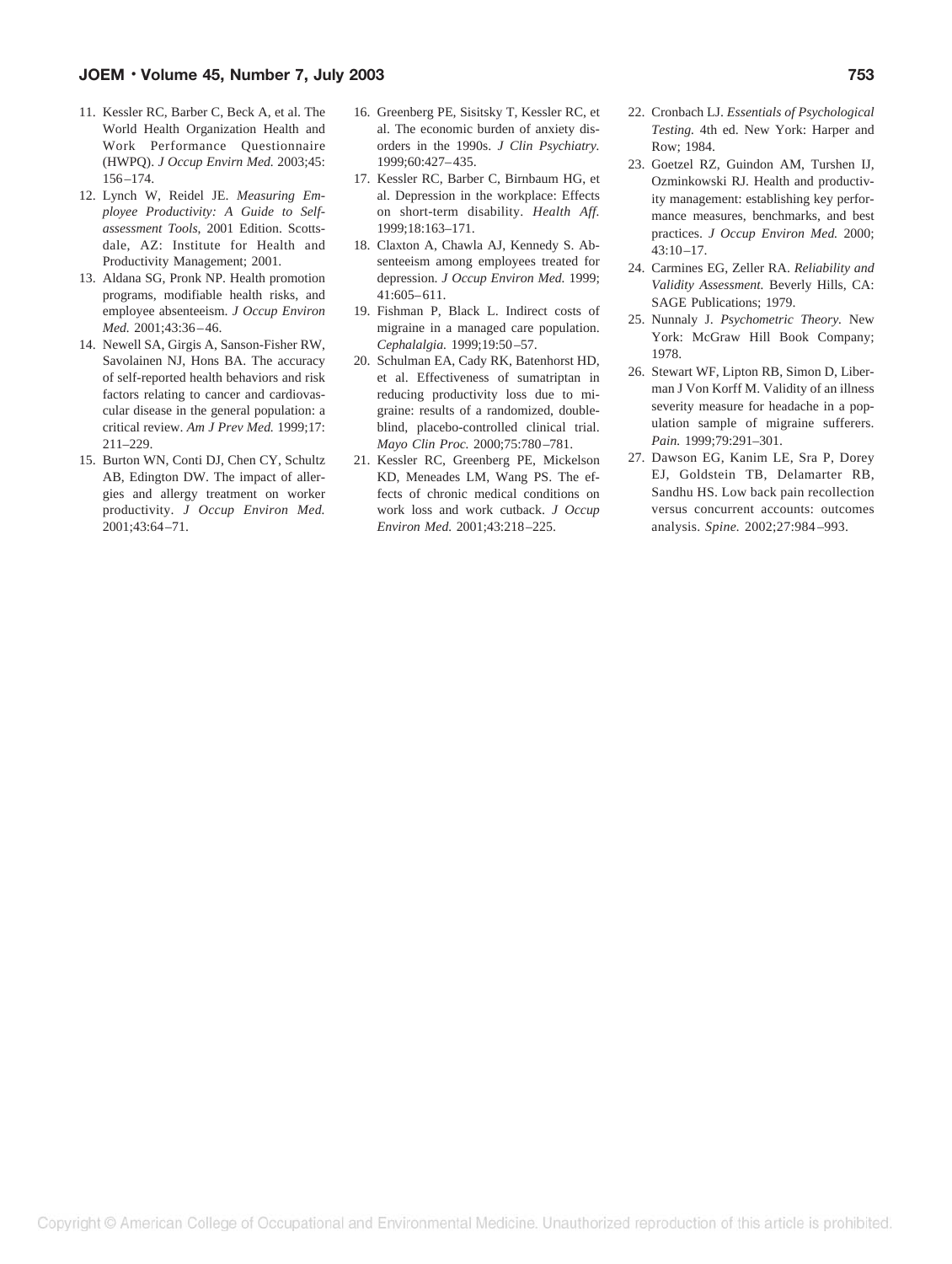# **APPENDIX**

# **WELLNESS INVENTORY**

|    | 1. What is your sex:                                                                                                                   |             |             |             | <b>MALE</b>                | FEMALE           |
|----|----------------------------------------------------------------------------------------------------------------------------------------|-------------|-------------|-------------|----------------------------|------------------|
|    |                                                                                                                                        |             |             |             |                            |                  |
|    |                                                                                                                                        |             |             |             |                            |                  |
|    |                                                                                                                                        |             |             |             |                            |                  |
|    | 2. What is your age?                                                                                                                   |             |             |             |                            | <b>YEARS</b>     |
|    |                                                                                                                                        |             |             |             |                            |                  |
|    |                                                                                                                                        |             |             |             |                            |                  |
| З. | In general, would you say your health is                                                                                               |             |             |             |                            |                  |
|    |                                                                                                                                        | <b>POOR</b> | <b>FAIR</b> | <b>GOOD</b> | <b>VERY</b><br><b>GOOD</b> | <b>EXCELLENT</b> |
|    |                                                                                                                                        |             |             |             | ⌒                          |                  |
|    |                                                                                                                                        |             |             |             |                            |                  |
| 4. | Which of the following best describes your main occupational                                                                           |             |             |             |                            |                  |
|    | classification?                                                                                                                        |             |             |             |                            | Mark             |
|    |                                                                                                                                        |             |             |             |                            | <b>One</b>       |
|    | А.                                                                                                                                     |             |             |             |                            | ◯                |
|    | PROFESSIONAL, PARAPROFESSIONAL, AND TECHNICAL OCCUPATIONS. $\circlearrowright$<br>В.                                                   |             |             |             |                            |                  |
|    |                                                                                                                                        |             |             |             |                            | C)               |
|    | D.                                                                                                                                     |             |             |             |                            |                  |
|    | Е.                                                                                                                                     |             |             |             |                            |                  |
|    | F.<br>AGRICULTURAL, FORESTRY, FISHING, AND RELATED OCCUPATIONS. $\circ$                                                                |             |             |             |                            |                  |
|    | G. PRODUCTION, CONSTRUCTION, OPERATING, MAINTENANCE, AND MATERIAL                                                                      |             |             |             |                            |                  |
|    |                                                                                                                                        |             |             |             |                            |                  |
|    |                                                                                                                                        |             |             |             |                            |                  |
| 5. | During the past year, approximately how many HOURS PER WEEK did<br>you work in your job (include overtime, but do not include vacation |             |             |             |                            |                  |

time or other paid time off)?

**HOURS PER WEEK** 

Wellness Inventory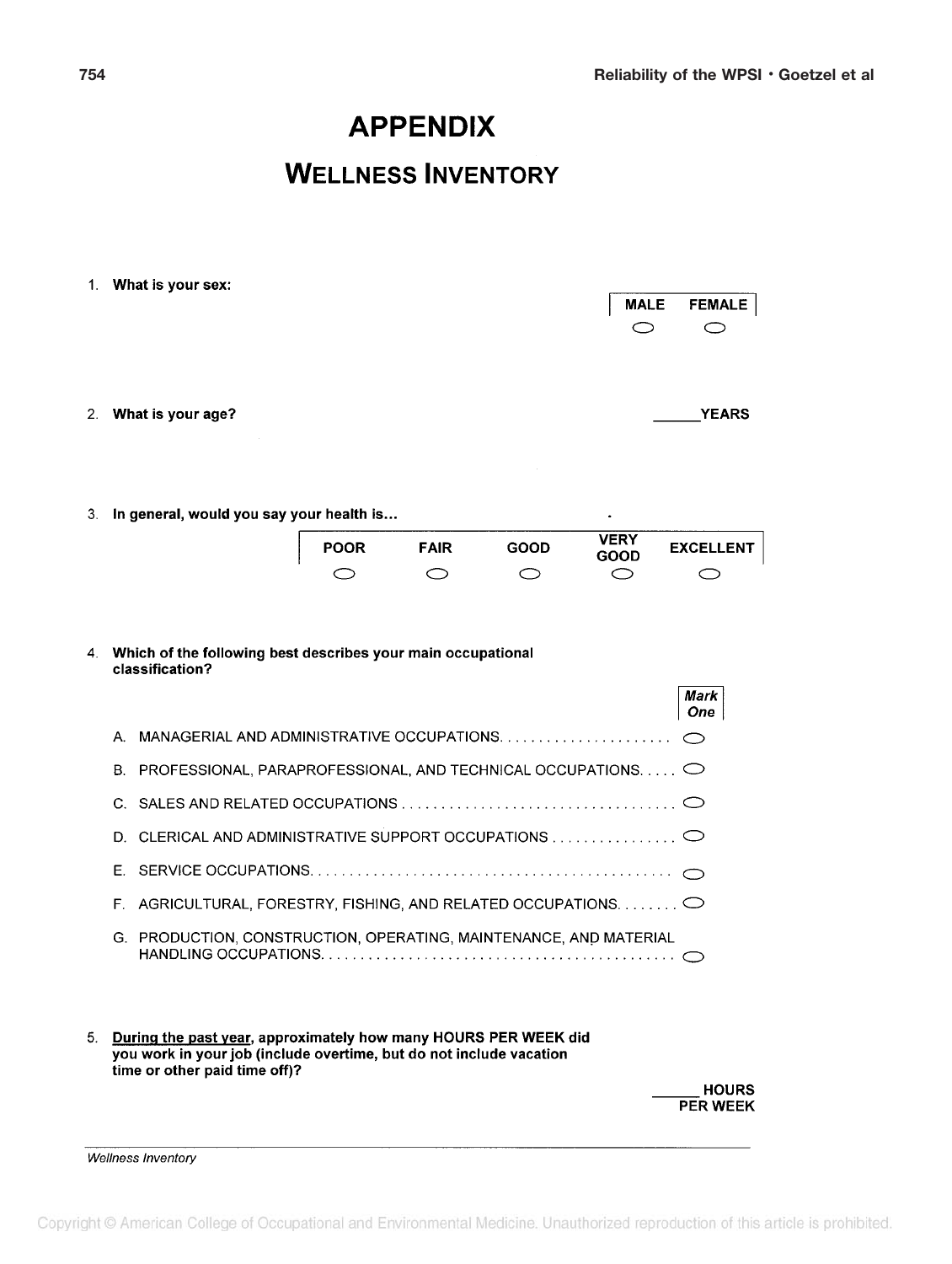The following questions are about the effect certain health conditions have had on your work during the past year. For example, if you experienced hayfever from August 1 to September 30 and during that time your work productivity in a typical day was half your usual level of productivity, you would answer 61 days for question 6A and 4 hours for question 6B. If you missed three days of work due to allergies, you would answer 3 days for question 6C.

|    |          | nose, and itching of nose, eyes, ears, and throat?                                                                                                                                                                                                                                                                                                                                                                                                                                      | <b>YES</b>              | <b>NO</b>                                    |
|----|----------|-----------------------------------------------------------------------------------------------------------------------------------------------------------------------------------------------------------------------------------------------------------------------------------------------------------------------------------------------------------------------------------------------------------------------------------------------------------------------------------------|-------------------------|----------------------------------------------|
|    |          |                                                                                                                                                                                                                                                                                                                                                                                                                                                                                         | ⊂⊇                      |                                              |
|    |          |                                                                                                                                                                                                                                                                                                                                                                                                                                                                                         |                         | IF NO.                                       |
|    |          |                                                                                                                                                                                                                                                                                                                                                                                                                                                                                         |                         | <b>SKIP TO</b><br>QUESTION 7                 |
|    |          | A. During the past year, estimate the total number of DAYS you<br>experienced ALLERGIC RHINITIS / HAYFEVER and related                                                                                                                                                                                                                                                                                                                                                                  |                         |                                              |
|    |          |                                                                                                                                                                                                                                                                                                                                                                                                                                                                                         |                         | <b>DAYS</b>                                  |
|    |          | B. During a typical 8-hour workday, estimate the total HOURS you<br><b>Were UNPRODUCTIVE because of ALLERGIC RHINITIS /</b><br>HAYFEVER and related symptoms. Include time you were limited in<br>the amount or kind of activities you could do, time needed for more<br>frequent or longer breaks, and time spent on work that had to be<br>redone because you made mistakes. Do not include unproductive time<br>that was caused by another health condition you were experiencing at |                         | <b>HOURS</b>                                 |
|    |          | C. During the past year, estimate the total DAYS you MISSED FROM<br>WORK because of ALLERGIC RHINITIS / HAYFEVER and related<br>symptoms. Include time you missed because you were sick, times<br>you went in late or left early for doctors appointments, etc.                                                                                                                                                                                                                         |                         | <b>DAYS</b>                                  |
| 7. |          | During the past year, did you experience an ANXIETY DISORDER, such<br>as Generalized Anxiety Disorder, Panic Disorder, Phobias, Obsessive<br><b>Compulsive Disorder, or Post-traumatic Stress Disorder?</b>                                                                                                                                                                                                                                                                             | <b>YES</b><br>$\subset$ | NΟ<br>IF NO.<br><b>SKIP TO</b><br>QUESTION 8 |
|    |          | A. During the past year, estimate the total number of DAYS you<br>experienced an ANXIETY DISORDER.                                                                                                                                                                                                                                                                                                                                                                                      |                         | <b>DAYS</b>                                  |
|    |          | B. During a typical 8-hour workday, estimate the total HOURS you<br>were UNPRODUCTIVE because of an ANXIETY DISORDER.<br>Include time you were limited in the amount or kind of activities you<br>could do, time needed for more frequent or longer breaks, and time<br>spent on work that had to be redone because you made mistakes. Do<br>not include unproductive time that was caused by another health                                                                            |                         |                                              |
|    |          | condition you were experiencing at the same time                                                                                                                                                                                                                                                                                                                                                                                                                                        |                         | <b>HOURS</b>                                 |
|    |          | C. During the past year, estimate the total DAYS you MISSED FROM<br>WORK because of an ANXIETY DISORDER. Include time you<br>missed because you were sick, times you went in late or left early for                                                                                                                                                                                                                                                                                     |                         |                                              |
|    |          |                                                                                                                                                                                                                                                                                                                                                                                                                                                                                         |                         | <b>DAYS</b>                                  |
|    |          |                                                                                                                                                                                                                                                                                                                                                                                                                                                                                         |                         |                                              |
|    | Wellness |                                                                                                                                                                                                                                                                                                                                                                                                                                                                                         |                         | Page 2                                       |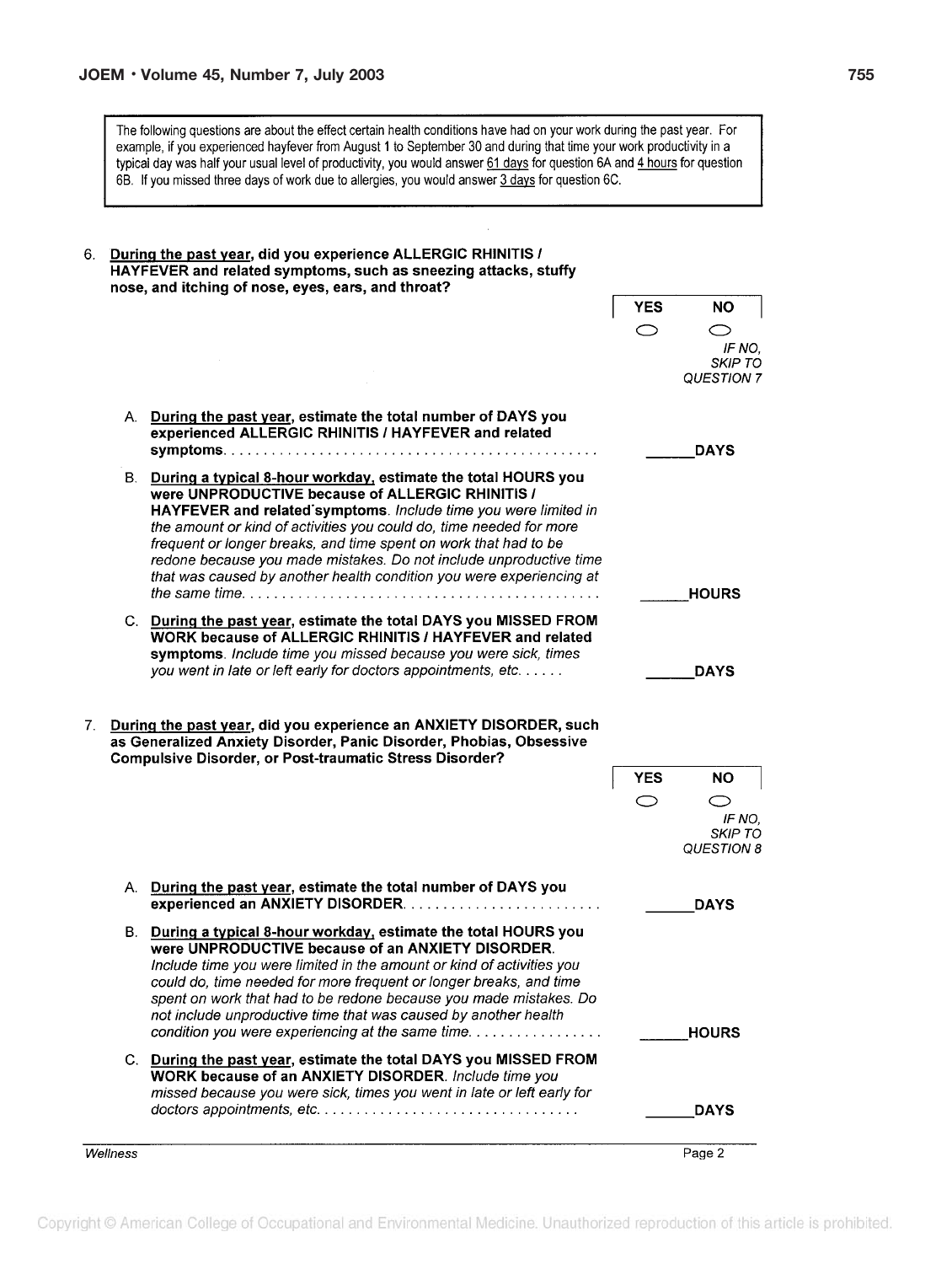During the past year, did you experience ARTHRITIS/RHEUMATISM and<br>related symptoms, such as pain, swelling, stiffness and loss of function  $8.$ in joints?

|                                                                                                                                                                                                                                                                                                                                                                                                                                                                                         | <b>YES</b> | NΟ                            |
|-----------------------------------------------------------------------------------------------------------------------------------------------------------------------------------------------------------------------------------------------------------------------------------------------------------------------------------------------------------------------------------------------------------------------------------------------------------------------------------------|------------|-------------------------------|
|                                                                                                                                                                                                                                                                                                                                                                                                                                                                                         |            |                               |
|                                                                                                                                                                                                                                                                                                                                                                                                                                                                                         |            | IF NO.<br><b>SKIPTO</b>       |
|                                                                                                                                                                                                                                                                                                                                                                                                                                                                                         |            | QUESTION 9                    |
| A. During the past year, estimate the total number of DAYS you<br>experienced ARTHRITIS/RHEUMATISM and related symptoms                                                                                                                                                                                                                                                                                                                                                                 |            | <b>DAYS</b>                   |
| B. During a typical 8-hour workday, estimate the total HOURS you<br>were UNPRODUCTIVE because of ARTHRITIS/RHEUMATISM and<br>related symptoms. Include time you were limited in the amount or<br>kind of activities you could do, time needed for more frequent or longer<br>breaks, and time spent on work that had to be redone because you<br>made mistakes. Do not include unproductive time that was caused by<br>another health condition you were experiencing at the same time. |            | <b>HOURS</b>                  |
| C. During the past year, estimate the total DAYS you MISSED FROM                                                                                                                                                                                                                                                                                                                                                                                                                        |            |                               |
| WORK because of ARTHRITIS/RHEUMATISM and related<br>symptoms. Include time you missed because you were sick, times<br>you went in late or left early for doctors appointments, etc                                                                                                                                                                                                                                                                                                      |            | <b>DAYS</b>                   |
| During the past year, did you experience ASTHMA and related<br>symptoms, such as shortness of breath, wheezing, coughing, and<br>tightness in the chest?                                                                                                                                                                                                                                                                                                                                | YES<br>⌒   | <b>NO</b><br>IF NO.           |
|                                                                                                                                                                                                                                                                                                                                                                                                                                                                                         |            | <b>SKIP TO</b><br>QUESTION 10 |
| A. During the past year, estimate the total number of DAYS you<br>experienced ASTHMA and related symptoms                                                                                                                                                                                                                                                                                                                                                                               |            | <b>DAYS</b>                   |
| B. During a typical 8-hour workday, estimate the total HOURS you<br>were UNPRODUCTIVE because of ASTHMA and related<br>symptoms. Include time you were limited in the amount or kind of<br>activities you could do, time needed for more frequent or longer<br>breaks, and time spent on work that had to be redone because you<br>made mistakes. Do not include unproductive time that was caused by<br>another health condition you were experiencing at the same time.               |            | <b>HOURS</b>                  |
| C. During the past year, estimate the total DAYS you MISSED FROM<br>WORK because of ASTHMA and related symptoms. Include time<br>you missed because you were sick, times you went in late or left early                                                                                                                                                                                                                                                                                 |            |                               |
|                                                                                                                                                                                                                                                                                                                                                                                                                                                                                         |            | <b>DAYS</b>                   |

Page 3

9.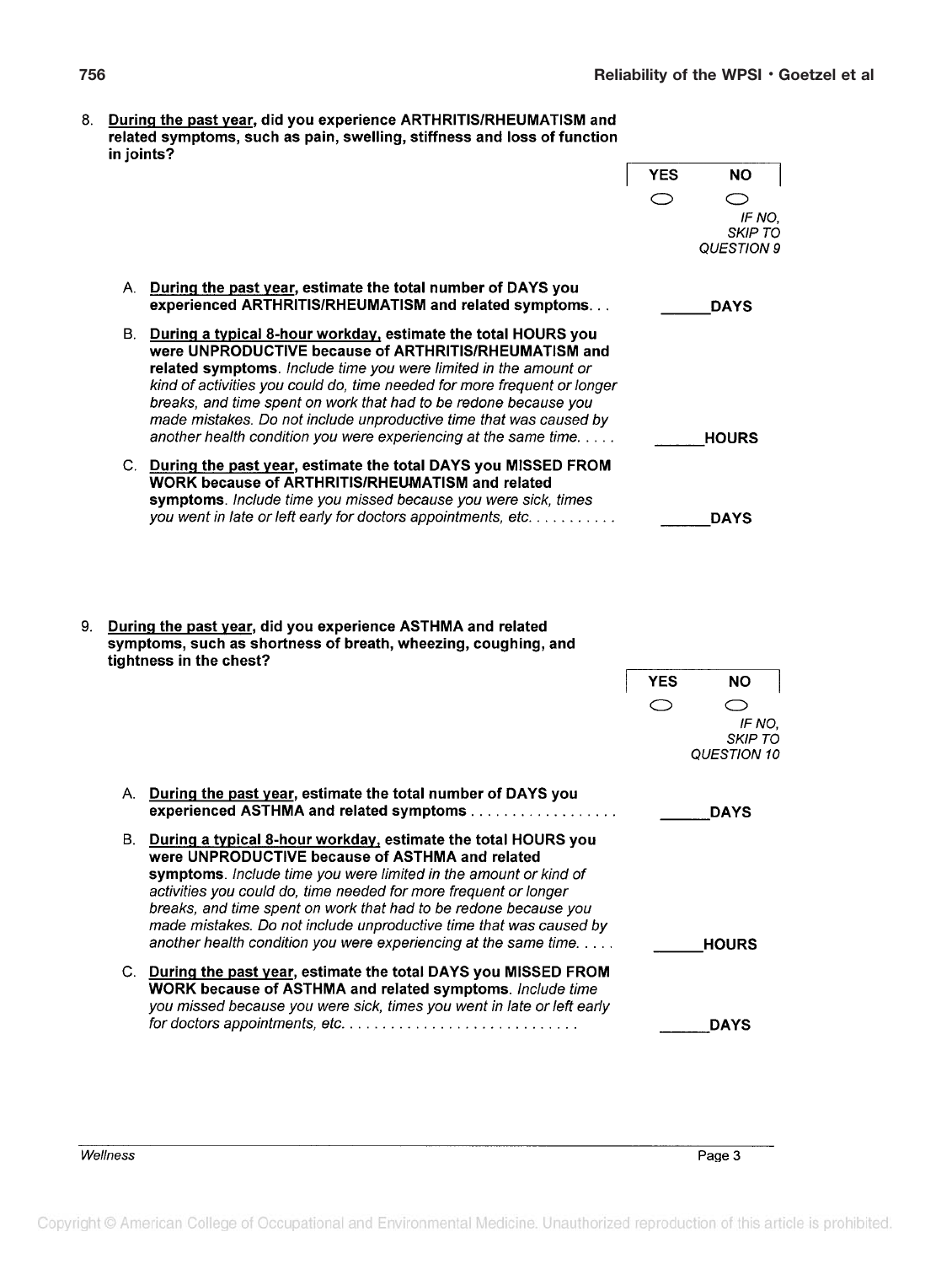- 10. During the past year, did you experience CORONARY HEART DISEASE and related problems, such as angina (chest pain), high cholesterol, heart attack, or carotid artery disease (stroke)?
- **YES NO** ◯ ◯ IF NO. **SKIPTO** QUESTION 11 A. During the past year, estimate the total number of DAYS you experienced CORONARY HEART DISEASE and related problems. **DAYS** B. During a typical 8-hour workday, estimate the total HOURS you were UNPRODUCTIVE because CORONARY HEART DISEASE and related problems. Include time you were limited in the amount or kind of activities you could do, time needed for more frequent or longer breaks, and time spent on work that had to be redone because you made mistakes. Do not include unproductive time that was caused by another health condition you were experiencing at the same time..... **HOURS** C. During the past year, estimate the total DAYS you MISSED FROM **WORK because of CORONARY HEART DISEASE and related** problems. Include time you missed because you were sick, times you went in late or left early for doctors appointments, etc. . . . . . **DAYS** 11. During the past year, did you experience DEPRESSION or other mood disorders, such as major depression, dysthymia, or bipolar disorder? **YES NO**  $\bigcirc$ ⌒ IF NO. **SKIPTO** QUESTION 12 A. During the past year, estimate the total number of DAYS you experienced DEPRESSION or other mood disorders . . . . . . **DAYS** B. During a typical 8-hour workday, estimate the total HOURS you were UNPRODUCTIVE because of your DEPRESSION or other mood disorder. Include time you were limited in the amount or kind of activities you could do, time needed for more frequent or longer breaks, and time spent on work that had to be redone because you made mistakes. Do not include unproductive time that was caused by another health condition you were experiencing at the same time. . . . . **HOURS** C. During the past year, estimate the total DAYS you MISSED FROM WORK because of your DEPRESSION or other mood disorder. Include time you missed because you were sick, times you went in late or left early for doctors appointments, etc. . . . . . . . . . . . . . **DAYS**

Wellness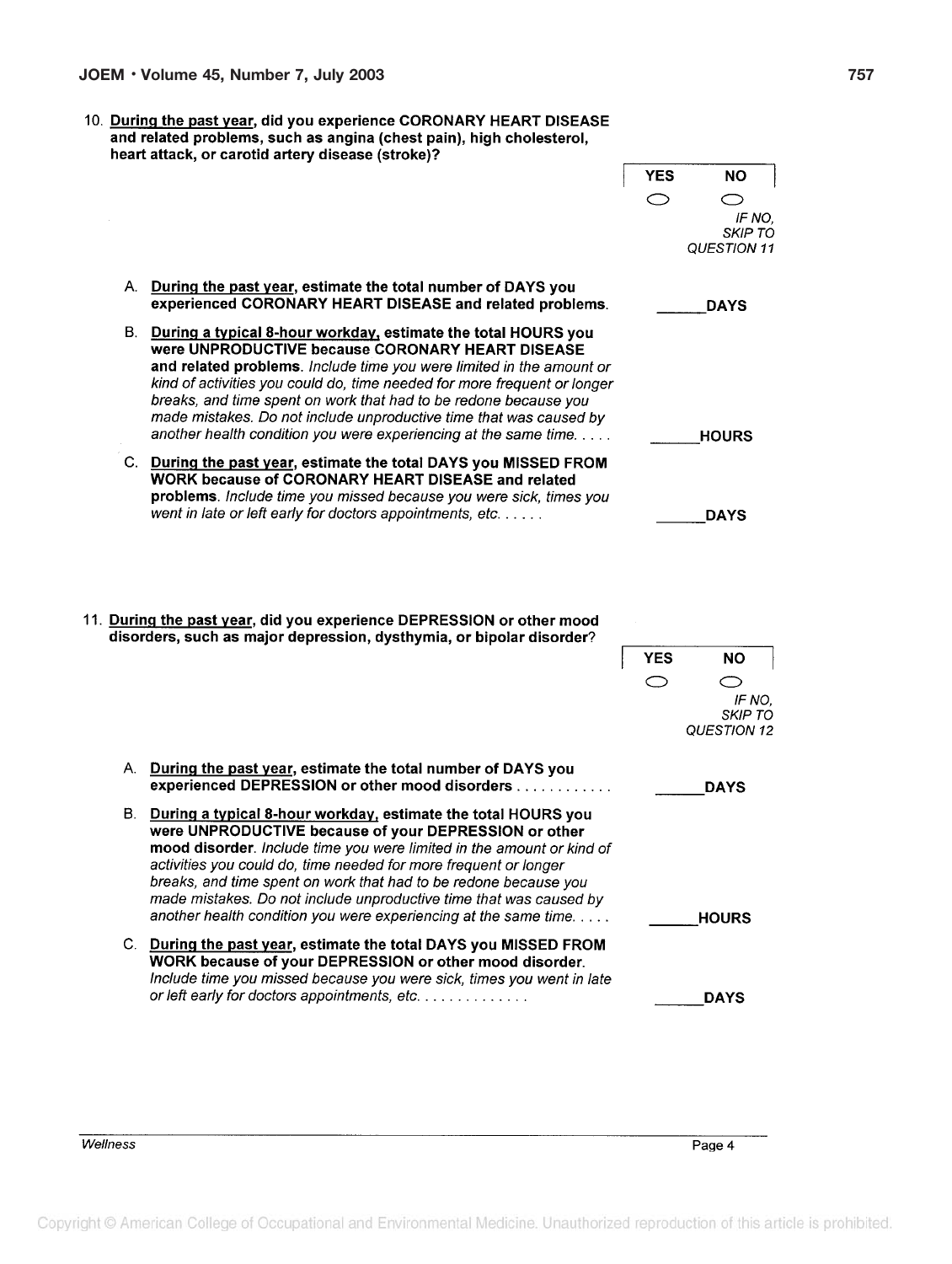12. During the past year, did you experience DIABETES and related puting the past year, and you experience DIABLTLS and related<br>problems, such as hypoglycemia (low blood sugar), foot infections,<br>vision problems, and frequent infections?

| vision problems, and frequent imections?                                                                                                                                                                                                                                                                                                                                                                                                                                         | YES<br>⌒ | <b>NO</b>                              |
|----------------------------------------------------------------------------------------------------------------------------------------------------------------------------------------------------------------------------------------------------------------------------------------------------------------------------------------------------------------------------------------------------------------------------------------------------------------------------------|----------|----------------------------------------|
|                                                                                                                                                                                                                                                                                                                                                                                                                                                                                  |          | IF NO.<br><b>SKIPTO</b><br>QUESTION 13 |
| A. During the past year, estimate the total number of DAYS you<br>experienced DIABETES and related problems.                                                                                                                                                                                                                                                                                                                                                                     |          | <b>DAYS</b>                            |
| B. During a typical 8-hour workday, estimate the total HOURS you<br>were UNPRODUCTIVE because of your DIABETES and related<br>problems. Include time you were limited in the amount or kind of<br>activities you could do, time needed for more frequent or longer<br>breaks, and time spent on work that had to be redone because you<br>made mistakes. Do not include unproductive time that was caused by<br>another health condition you were experiencing at the same time. |          | <b>HOURS</b>                           |
| C. During the past year, estimate the total DAYS you MISSED FROM<br><b>WORK because of your DIABETES and related problems</b> . Include<br>time you missed because you were sick, times you went in late or left                                                                                                                                                                                                                                                                 |          | <b>DAYS</b>                            |
| 13. During the past year, did you experience HIGH STRESS?                                                                                                                                                                                                                                                                                                                                                                                                                        | YES      | <b>NO</b>                              |
|                                                                                                                                                                                                                                                                                                                                                                                                                                                                                  | ⌒        | IF NO.<br><b>SKIPTO</b><br>QUESTION 14 |
| A. During the past year, estimate the total number of DAYS you                                                                                                                                                                                                                                                                                                                                                                                                                   |          | <b>DAYS</b>                            |
| B. During a typical 8-hour workday, estimate the total HOURS you<br>were UNPRODUCTIVE because of HIGH STRESS. Include time you<br>were limited in the amount or kind of activities you could do, time<br>needed for more frequent or longer breaks, and time spent on work<br>that had to be redone because you made mistakes. Do not include<br>unproductive time that was caused by another health condition you<br>were experiencing at the same time                         |          | <b>HOURS</b>                           |
| C. During the past year, estimate the total DAYS you MISSED FROM<br>WORK because of HIGH STRESS. Include time you missed because<br>you were sick, times you went in late or left early for doctors                                                                                                                                                                                                                                                                              |          |                                        |
|                                                                                                                                                                                                                                                                                                                                                                                                                                                                                  |          | <b>DAYS</b>                            |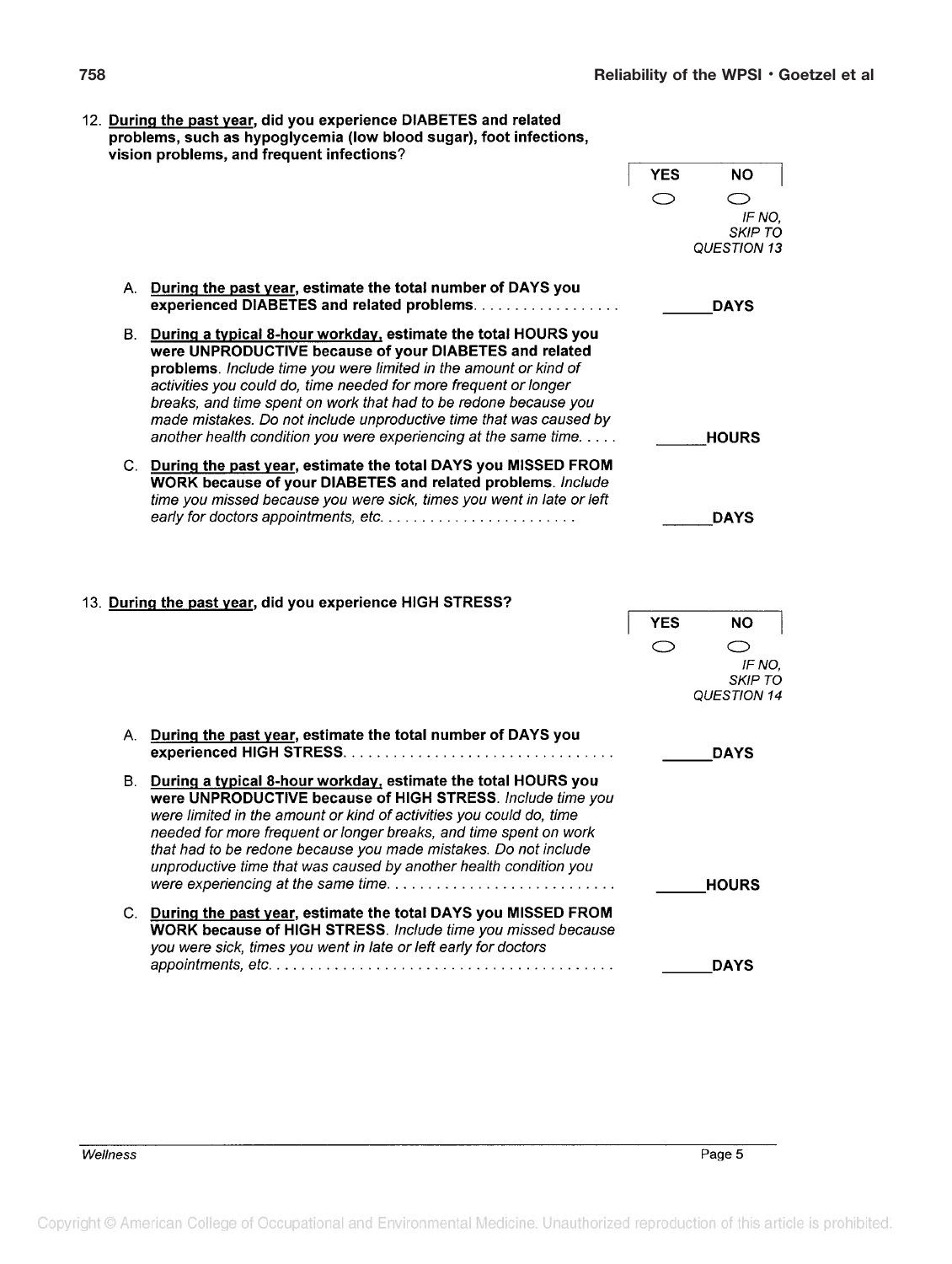#### 14. During the past year, did you experience HYPERTENSION or HIGH **BLOOD PRESSURE?**

|                                                                                                                                                                                                                                                                                                                                                                                                                                                                                        | <b>YES</b>  | <b>NO</b>                              |
|----------------------------------------------------------------------------------------------------------------------------------------------------------------------------------------------------------------------------------------------------------------------------------------------------------------------------------------------------------------------------------------------------------------------------------------------------------------------------------------|-------------|----------------------------------------|
|                                                                                                                                                                                                                                                                                                                                                                                                                                                                                        | $\subset$ . |                                        |
|                                                                                                                                                                                                                                                                                                                                                                                                                                                                                        |             | IF NO.<br><b>SKIPTO</b>                |
|                                                                                                                                                                                                                                                                                                                                                                                                                                                                                        |             | QUESTION 15                            |
| A. During the past year, estimate the total number of DAYS you<br>experienced HYPERTENSION or HIGH BLOOD PRESSURE.                                                                                                                                                                                                                                                                                                                                                                     |             | <b>DAYS</b>                            |
| B. During a typical 8-hour workday, estimate the total HOURS you<br>were UNPRODUCTIVE because of your HYPERTENSION or HIGH<br>BLOOD PRESSURE. Include time you were limited in the amount or<br>kind of activities you could do, time needed for more frequent or longer<br>breaks, and time spent on work that had to be redone because you<br>made mistakes. Do not include unproductive time that was caused by<br>another health condition you were experiencing at the same time. |             | <b>HOURS</b>                           |
| C. During the past year, estimate the total DAYS you MISSED FROM<br><b>WORK because of HYPERTENSION or HIGH BLOOD PRESSURE.</b><br>Include time you missed because you were sick, times you went in late<br>or left early for doctors appointments, etc.                                                                                                                                                                                                                               |             | <b>DAYS</b>                            |
| 15. During the past year, did you experience MIGRAINES and related<br>symptoms, such as major headaches, sensitivity to light or noise,<br>nausea, and occasional vomiting?                                                                                                                                                                                                                                                                                                            |             |                                        |
|                                                                                                                                                                                                                                                                                                                                                                                                                                                                                        | YES         | <b>NO</b>                              |
|                                                                                                                                                                                                                                                                                                                                                                                                                                                                                        | ⌒           |                                        |
|                                                                                                                                                                                                                                                                                                                                                                                                                                                                                        |             | IF NO.<br><b>SKIPTO</b><br>QUESTION 16 |
| A. During the past year, estimate the total number of DAYS you<br>experienced MIGRAINES and related symptoms                                                                                                                                                                                                                                                                                                                                                                           |             | <b>DAYS</b>                            |
| B. During a typical 8-hour workday, estimate the total HOURS you<br>were UNPRODUCTIVE because of your MIGRAINES and related<br>symptoms. Include time you were limited in the amount or kind of<br>activities you could do, time needed for more frequent or longer<br>breaks, and time spent on work that had to be redone because you<br>made mistakes. Do not include unproductive time that was caused by<br>another health condition you were experiencing at the same time.      |             | <b>HOURS</b>                           |
| C. During the past year, estimate the total DAYS you MISSED FROM<br><b>WORK because of MIGRAINES and related symptoms. Include</b><br>time you missed because you were sick, times you went in late or left                                                                                                                                                                                                                                                                            |             |                                        |
|                                                                                                                                                                                                                                                                                                                                                                                                                                                                                        |             | <b>DAYS</b>                            |

Wellness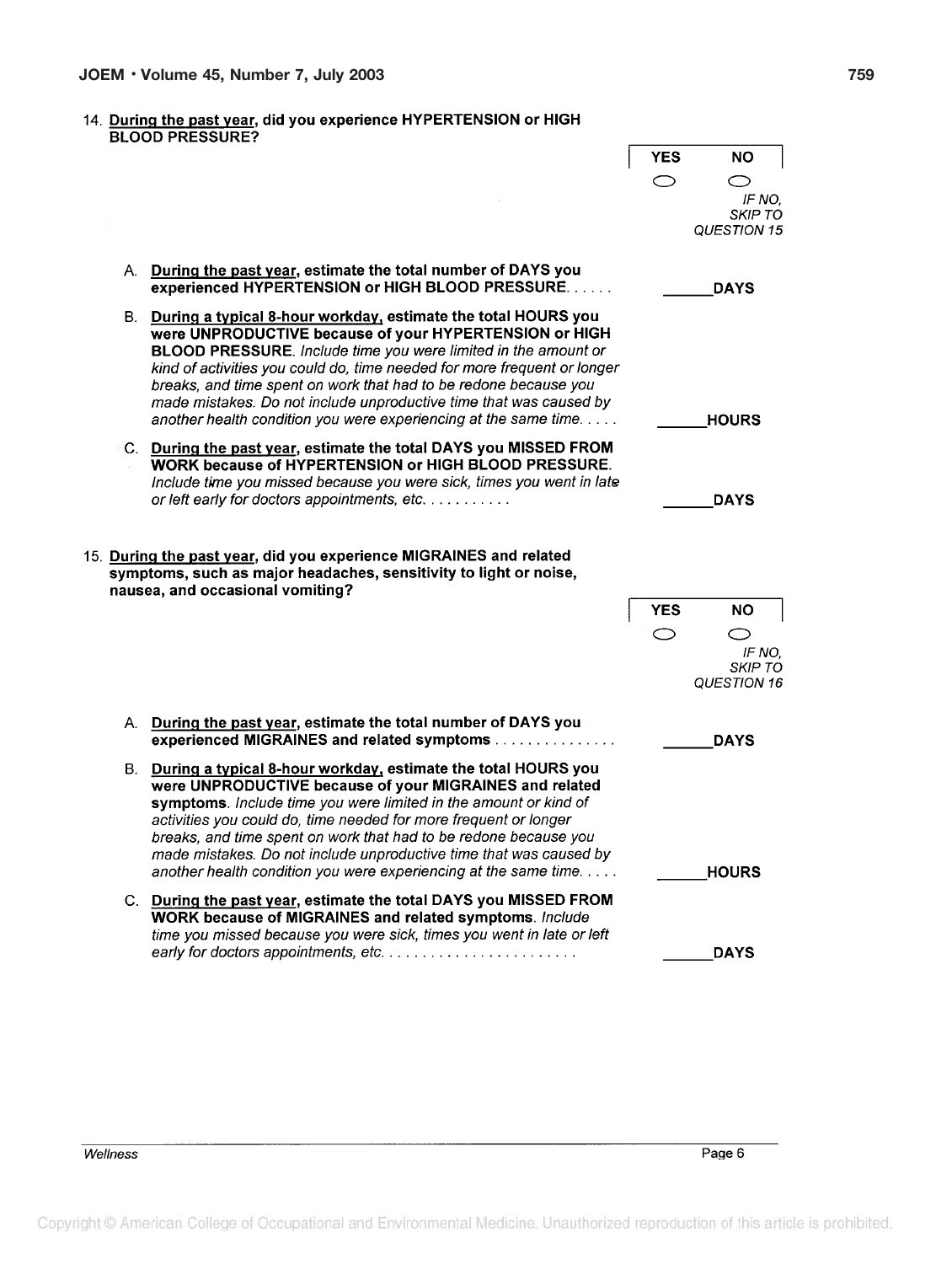16. During the past year, did you experience RESPIRATORY INFECTIONS, such as pneumonia, bronchitis, strep throat, or tonsillitis?

|  |                                                                                                                                                                                                                                                                                                                                                                                                                                                                           | YES | ΝO                                                   |
|--|---------------------------------------------------------------------------------------------------------------------------------------------------------------------------------------------------------------------------------------------------------------------------------------------------------------------------------------------------------------------------------------------------------------------------------------------------------------------------|-----|------------------------------------------------------|
|  |                                                                                                                                                                                                                                                                                                                                                                                                                                                                           |     | IF NO.                                               |
|  |                                                                                                                                                                                                                                                                                                                                                                                                                                                                           |     | <b>SKIPTO</b><br>QUESTION 17                         |
|  | A. During the past year, estimate the total number of DAYS you<br>experienced RESPIRATORY INFECTIONS                                                                                                                                                                                                                                                                                                                                                                      |     | <b>DAYS</b>                                          |
|  | B. During a typical 8-hour workday, estimate the total HOURS you<br>were UNPRODUCTIVE because of your RESPIRATORY<br>INFECTIONS. Include time you were limited in the amount or kind of<br>activities you could do, time needed for more frequent or longer<br>breaks, and time spent on work that had to be redone because you<br>made mistakes. Do not include unproductive time that was caused by<br>another health condition you were experiencing at the same time. |     | <b>HOURS</b>                                         |
|  | C. During the past year, estimate the total DAYS you MISSED FROM<br><b>WORK because of your RESPIRATORY INFECTIONS.</b> Include time<br>you missed because you were sick, times you went in late or left early                                                                                                                                                                                                                                                            |     | <b>DAYS</b>                                          |
|  | 17. During the past year, how many DAYS did you MISS FROM WORK for<br>all of the health conditions YOU EXPERIENCED (including other<br>conditions not listed above)? Include time you missed because you were<br>sick, times you went in late or left early for doctors appointments, etc.                                                                                                                                                                                |     | <b>DAYS</b>                                          |
|  | 18. During the past year, were you a CAREGIVER for someone with<br><b>ALZHEIMER'S DISEASE?</b>                                                                                                                                                                                                                                                                                                                                                                            |     |                                                      |
|  |                                                                                                                                                                                                                                                                                                                                                                                                                                                                           | YES | <b>NO</b><br>IF NO.<br>SKIP TO<br><b>OUESTION 19</b> |
|  | A. During the past year, estimate the total number DAYS you were a<br><b>CAREGIVER for someone experiencing ALZHEIMER'S DISEASE</b>                                                                                                                                                                                                                                                                                                                                       |     | <b>DAYS</b>                                          |
|  | B. During a typical 8-hour workday, when you were a CAREGIVER for<br>someone with ALZHEIMER'S DISEASE, estimate the total HOURS you<br>were UNPRODUCTIVE because of providing care for the condition.<br>Include time you were limited in the amount or kind of activities you could<br>do, time needed for more frequent or longer breaks, and time spent on<br>work that had to be redone because you made mistakes.                                                    |     | <b>HOURS</b>                                         |
|  | C. During the past year, estimate the total DAYS you MISSED FROM<br><b>WORK because you were a CAREGIVER for someone experiencing</b><br>ALZHEIMER'S DISEASE. Include time you were absent, times you went<br>in late or left early for doctors appointments, etc.                                                                                                                                                                                                        |     | <b>DAYS</b>                                          |
|  |                                                                                                                                                                                                                                                                                                                                                                                                                                                                           |     |                                                      |

Wellness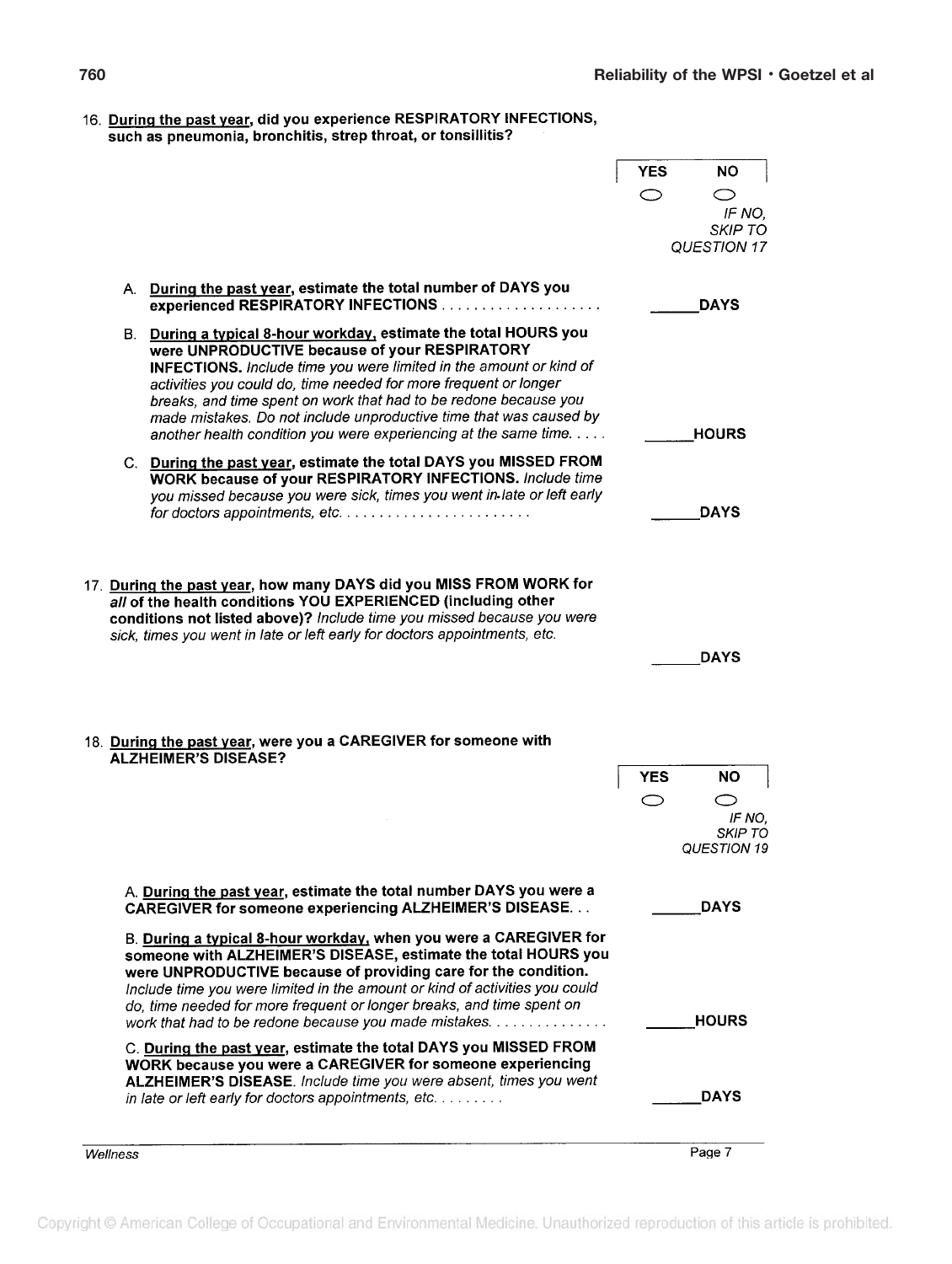# 19. During the past year, were you a CAREGIVER for someone with OTITIS<br>MEDIA/EARACHE?

| <b>MEDIA/EARACHE?</b>                                                                                                                                                                                                                                                         |            |                              |
|-------------------------------------------------------------------------------------------------------------------------------------------------------------------------------------------------------------------------------------------------------------------------------|------------|------------------------------|
|                                                                                                                                                                                                                                                                               | <b>YES</b> | NΟ                           |
|                                                                                                                                                                                                                                                                               | ⌒          | $\overline{\phantom{a}}$     |
|                                                                                                                                                                                                                                                                               |            | IF NO.<br><b>SKIPTO</b>      |
|                                                                                                                                                                                                                                                                               |            | QUESTION 20                  |
|                                                                                                                                                                                                                                                                               |            |                              |
| A. During the past year, estimate the total number DAYS you were a<br><b>CAREGIVER for someone experiencing OTITIS MEDIA/EARACHE</b>                                                                                                                                          |            | <b>DAYS</b>                  |
| B. During a typical 8-hour workday, when you were a CAREGIVER for<br>someone with OTITIS MEDIA/EARACHE, estimate the total HOURS<br>you were UNPRODUCTIVE because of providing care for the<br>condition. Include time you were limited in the amount or kind of activities   |            |                              |
| you could do, time needed for more frequent or longer breaks, and time<br>spent on work that had to be redone because you made mistakes.                                                                                                                                      |            | <b>HOURS</b>                 |
| C. During the past year, estimate the total DAYS you MISSED FROM<br>WORK because you were a CAREGIVER for someone experiencing<br>OTITIS MEDIA/EARACHE. Include time you were absent, times you went                                                                          |            |                              |
|                                                                                                                                                                                                                                                                               |            | <b>DAYS</b>                  |
| 20. During the past year, were you a CAREGIVER for someone with<br>PEDIATRIC ALLERGIES?                                                                                                                                                                                       | <b>YES</b> | NO.                          |
|                                                                                                                                                                                                                                                                               | ◯          |                              |
|                                                                                                                                                                                                                                                                               |            | IF NO,                       |
|                                                                                                                                                                                                                                                                               |            | <b>SKIPTO</b><br>QUESTION 21 |
| A. During the past year, estimate the total number DAYS you were a<br><b>CAREGIVER for someone experiencing PEDIATRIC ALLERGIES</b>                                                                                                                                           |            | <b>DAYS</b>                  |
| B. During a typical 8-hour workday, when you were a CAREGIVER for<br>someone who has PEDIATRIC ALLERGIES, estimate the total HOURS<br>you were UNPRODUCTIVE because of providing care for the<br>condition. Include time you were limited in the amount or kind of activities |            |                              |
| you could do, time needed for more frequent or longer breaks, and time<br>spent on work that had to be redone because you made mistakes.                                                                                                                                      |            | <b>HOURS</b>                 |
| C. During the past year, estimate the total DAYS you MISSED FROM<br>WORK because you were a CAREGIVER for someone with<br>PEDIATRIC ALLERGIES. Include time you were absent, times you went                                                                                   |            |                              |
|                                                                                                                                                                                                                                                                               |            | <b>DAYS</b>                  |